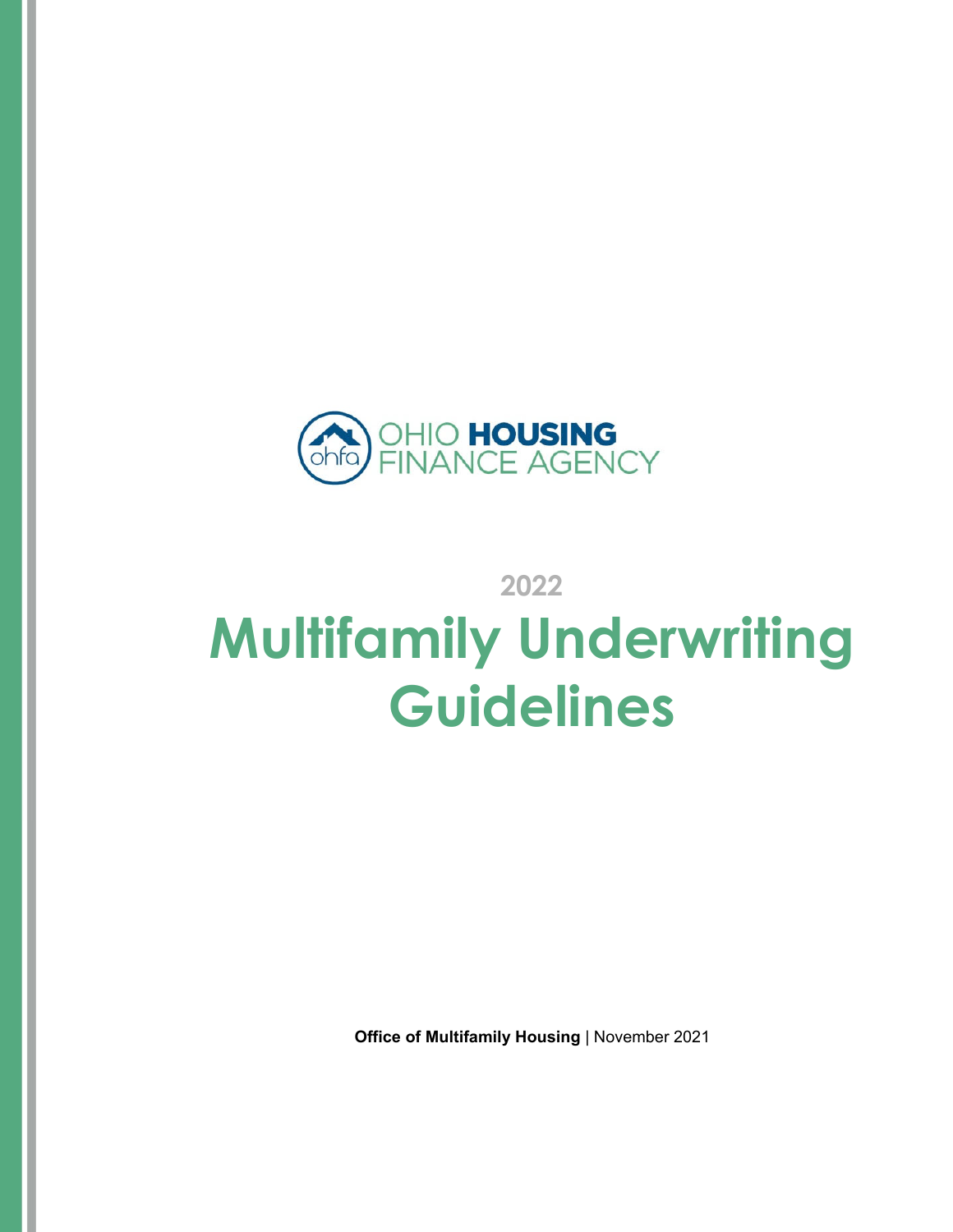# **Contents**

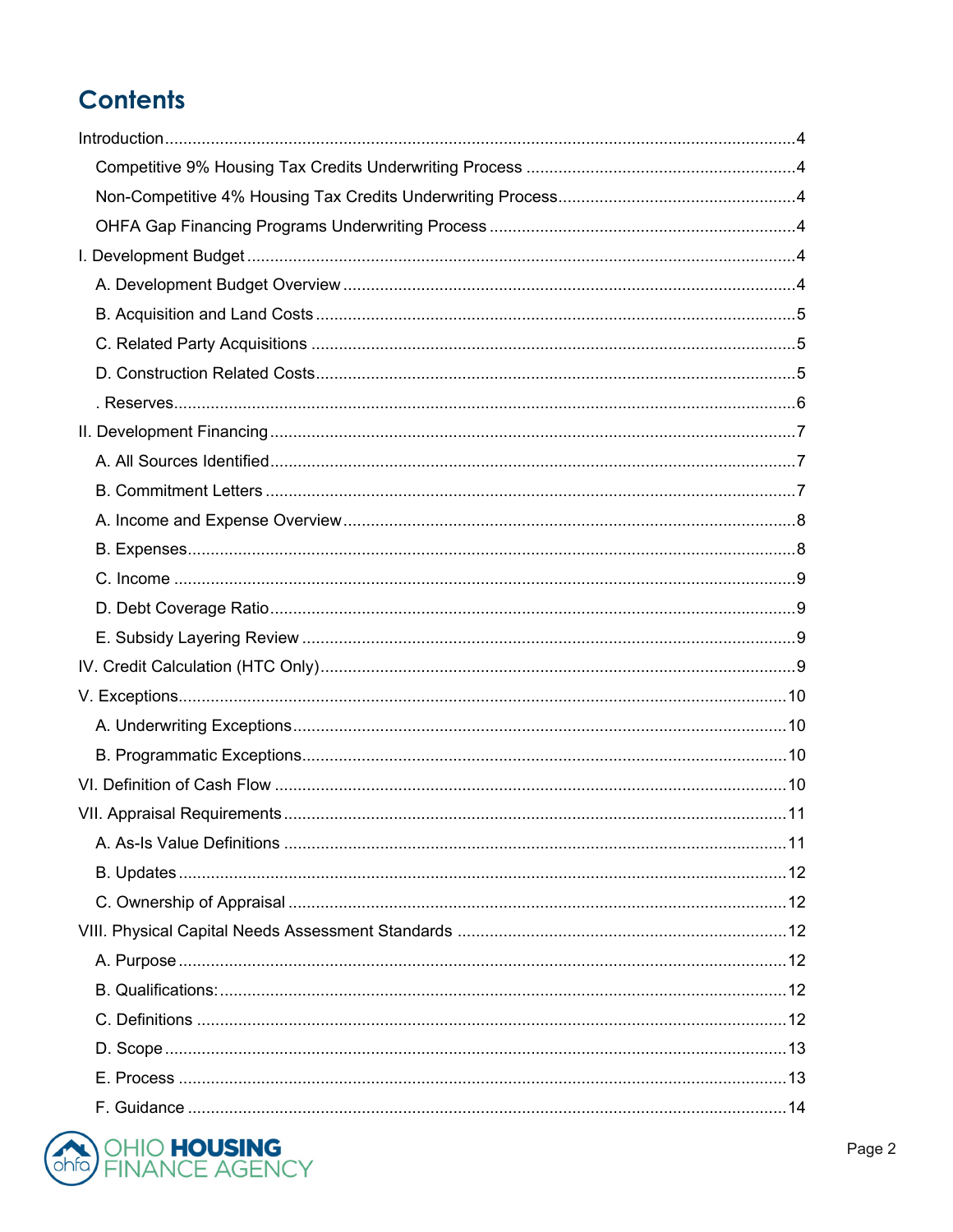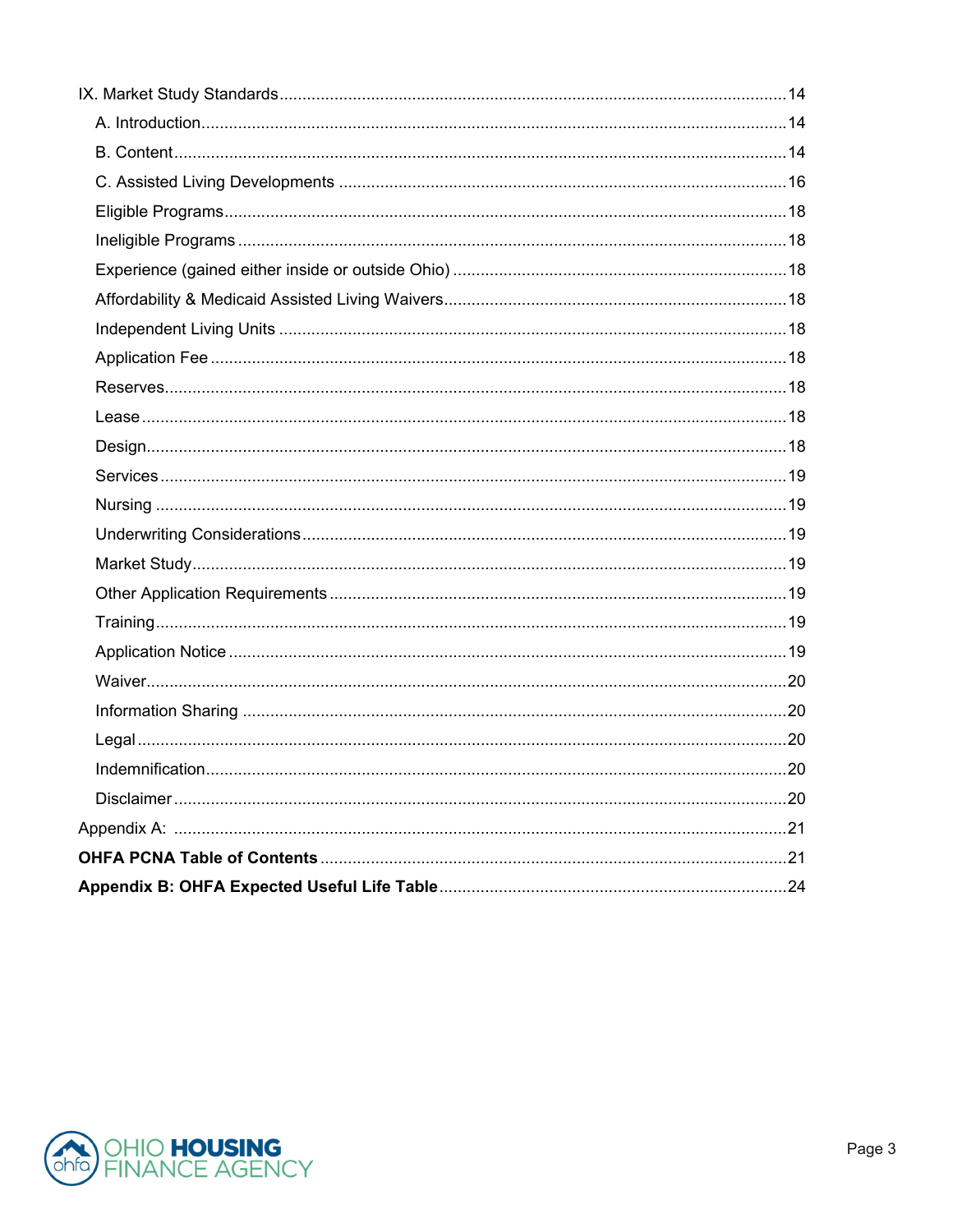# **Introduction**

The Ohio Housing Finance Agency (OHFA) will perform underwriting analysis on all proposal applications that request OHFA resources.

OHFA may request further clarification, justification, or documentation for any questions that are identified during the underwriting analysis. At its discretion, OHFA may reduce, alter, or remove items that do not meet the underwriting standards contained in these Multifamily Underwriting & Implementation Guidelines (the Guidelines).

Unless otherwise approved by OHFA, these Guidelines will apply beginning with all 2022 funding rounds. The Guidelines may be subject to change, pending developments in federal and state legislative requirements and/or OHFA policy.

OHFA will underwrite developments according to the funding source sought.

#### **Competitive 9% Housing Tax Credits Underwriting Process**

All developments applying for Competitive Housing Tax Credits (HTCs), with or without OHFA gap financing, undergo three underwriting reviews:

- 1. proposal submission to determine if they are eligible for competitive review;
- 2. final application prior to issuing a Carryover Allocation Agreement; and
- 3. the time the development is placed-in-service and requests Internal Revenue Service (IRS) Form(s) 8609.

#### **Non-Competitive 4% Housing Tax Credits Underwriting Process**

All developments applying for Non-Competitive HTCs undergo an underwriting review at application prior to issuing a 42m Letter of Eligibility. A final underwriting review will take place at the time the development is placed-in-service and requests IRS Form(s) 8609.

#### **OHFA Gap Financing Programs Underwriting Process**

All developments requesting Housing Development Assistance Program (HDAP) or Housing Development Loan (HDL) program resources will undergo an underwriting review at proposal and again at final application, if applicable. These reviews will coincide with the HTC underwriting.

# **I**. **Development Budget**

# **A. Development Budget Overview**

#### **1. Cost Reasonableness**

OHFA will evaluate development cost reasonableness pursuant to the applicable QAP process and may require additional information for developments that exceed expected budget projections based on comparable developments. Developments will be subject to any additional cost requirements imposed by the specific program to which application is made, if applicable.

#### **2. Sources and Uses**

Applications must identify all costs, including acquisition, construction, contingencies, reserves, developer fees and other soft costs. All "other" line items utilized in the development budget must include cost explanation. Applicants must classify items funded after construction concludes in the construction sources as postconstruction fees and costs.

If the sources exceed costs, OHFA will reduce funding and/or allocation amount(s).

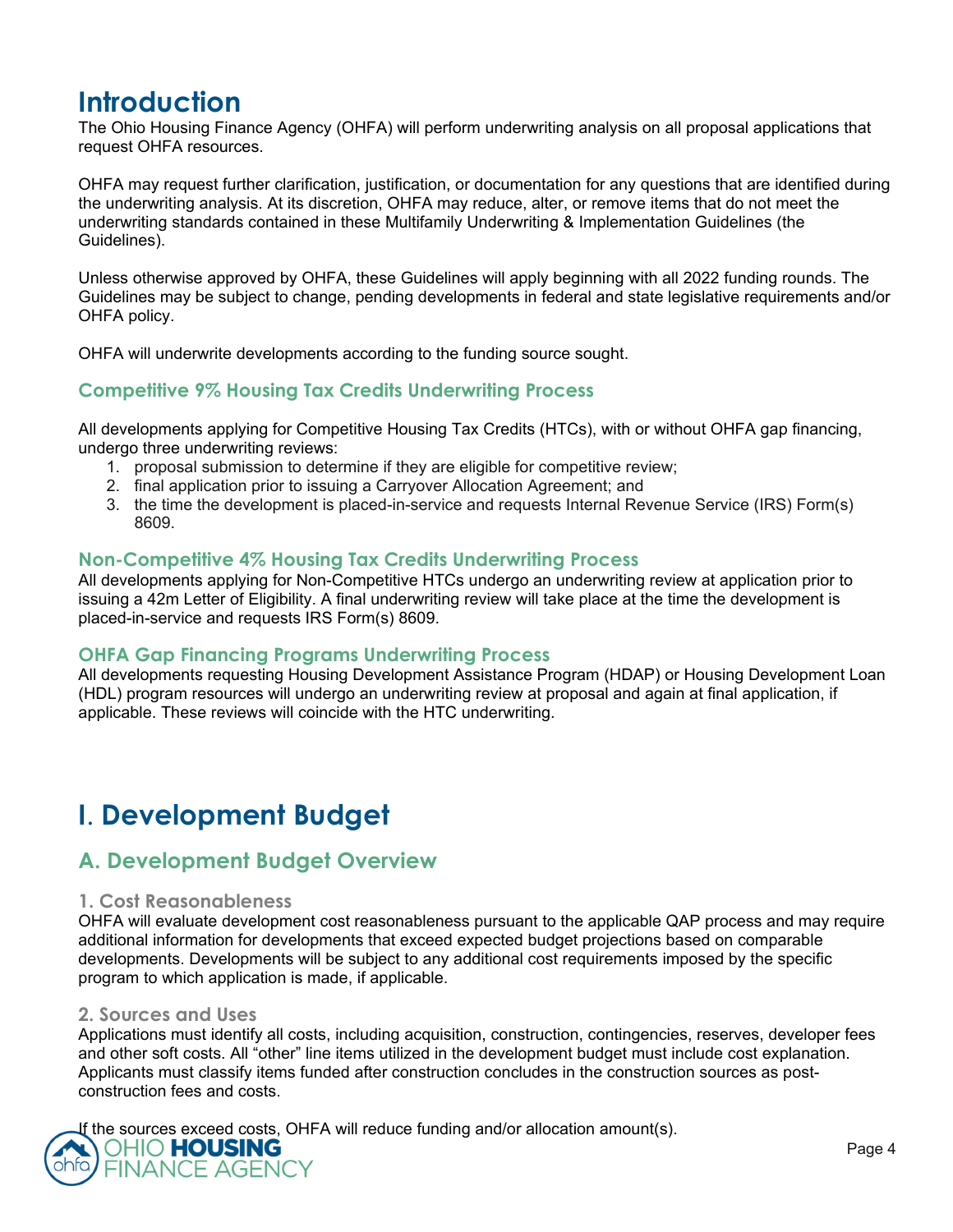# **B. Acquisition and Land Costs**

For Competitive and Non-Competitive HTC developments, OHFA will subtract the land valuation identified in the appraisal from the total property valuation or the purchase price, whichever is less, to arrive at the allowable acquisition basis.

If the total purchase price is less than the total property valuation, OHFA will use the percentage of the property's land valuation in comparison to the total property valuation to determine allowable acquisition basis. OHFA will limit the property valuation to the as-is restricted valuation.

*For developments with project-based rental assistance requesting 4% HTC:* Properties that are currently rentrestricted and will remain rent-restricted may seek an exception request to use to the as-is market valuation.

# **C. Related Party Acquisitions**

Owners of existing properties may submit an application for Competitive or Non-Competitive HTC to refinance and rehabilitate a property. Applicants must submit documentation proving adherence to the following conditions at final application or at HDAP closing:

- **HTC**. If seeking Competitive or Non-Competitive HTCs, seller financing is allowable up to the lesser of the purchase price or appraised value.
- **HDAP**. If the transaction includes a cash settlement or other consideration to the owner/seller of the property, the development will not be considered for HDAP unless OHFA grants an exception prior to application submission. The applicant must provide each of the following with the exception request:
	- o An estimated amount of cash out or consideration to the owner/seller.
	- $\circ$  A narrative explaining why the additional subsidy is necessary for successful rehabilitation of the proposed project, including an analysis of any costs to pay off or restructure existing debt or other financial obligations, an analysis of those costs must be provided.

OHFA will determine if gap financing is appropriate and necessary for the proposed project. OHFA will not consider exit taxes or payouts to existing limited partners as a justification to support additional gap financing requests.

# **D. Construction Related Costs**

#### **1. Hard Construction Costs**

Hard Construction Costs are defined as  $\qquad \qquad$  in the Affordable Housing Funding Application (AHFA).

#### **2. Minimum Hard Construction for Rehabilitation**

The scope of work for all rehabilitation projects must meet the standard of substantial rehabilitation, as defined in the OHFA Design and Architectural Standards.

#### **3. Construction Interest**

The maximum estimated Construction Loan Interest amount allowed in eligible basis is equal to one year of Construction Loan Interest (Construction Loan Amount multiplied by the Construction Loan Interest Rate). OHFA will consider exceptions for developments that can justify a potentially longer construction period.

The applicant must provide a conditional commitment letter at final application detailing the rate and loan terms.

#### **4. Construction Contingencies**

The maximum Hard Construction cost contingency is

- 5% for new construction.
- **10%** for rehabilitation, and
- 15% for adaptive reuse

of Hard Construction Costs. OHFA may allow exceptions to this limit if the applicant can demonstrate that another funding source requires a higher contingency.

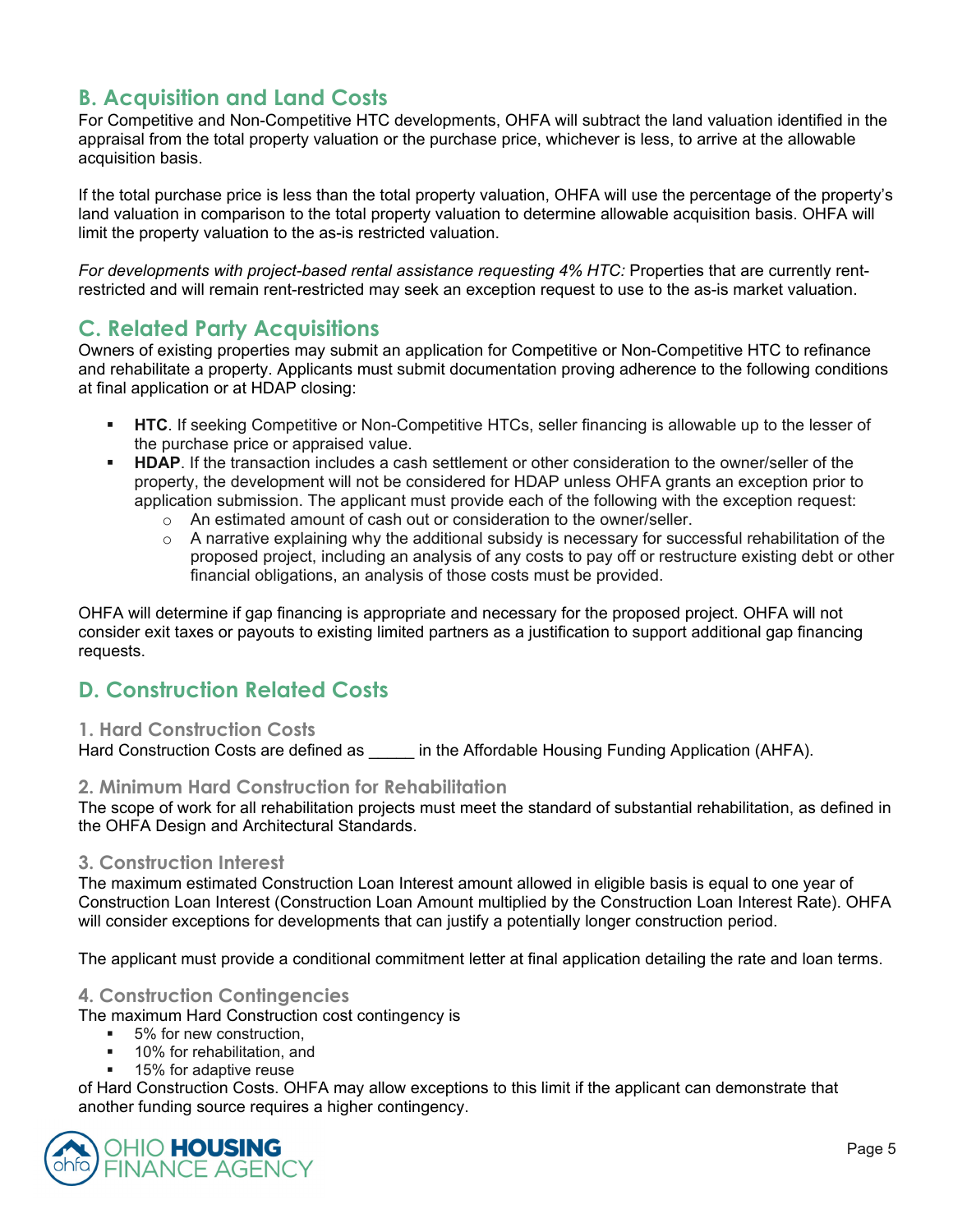#### **5. Contractor Fee and Cost Limits**

The maximum contractor fee amount is determined and locked-in at either final application or at execution of the signed general contractor agreement. If locking in the contractor fee at execution of the signed general contractor agreement, the applicant must deliver a copy of that agreement and a lock-in request to OHFA within 30 days of the agreement's execution.

Upon lock-in, this amount cannot be increased if costs are higher but is also not required to be decreased if final hard construction costs are lower than underwritten. Contractor cost limits are as the following percent of Hard Construction Costs:

- Contractor Profit: 6%
- **Contractor Overhead: 2%**
- **Contractor General Requirements: 6%**

General Requirements includes but is not limited to project management, superintendent, temporary construction sign, field office expense, storage trailers, portable restrooms, temporary utilities, and dumpsters.

OHFA will consider reasonable adjustments to these requirements, not to exceed 14% across general requirements, overhead, and profit, for contractors that are not related parties.

#### **6. Cost Savings**

If the final cost certification identifies savings, OHFA will divide such amounts 50%/50% between it and the developer for related party contractor entities and 67% to developers for third-party contractors.

OHFA may take its share in any one or more of the following ways.

- Reduce the development's HDAP award.
- Reducing HTCs, supplementing reserves, achieving deeper income targeting, upgrading specific items in the project, or using the savings to pay down hard debt including HDL and/or Multifamily Lending Program debt.

Owners must contact OHFA prior to requesting IRS Form(s) 8609 or completing their Final Performance Report (HDAP only) regarding the above options.

# **E. Professional Soft Costs**

# **1. Professional Soft Costs Definition Professional Soft Costs are defined in the AHFA. 2.**

#### **Professional Soft Cost Limits**

Non-Competitive HTC developments may have a total professional soft cost no higher than 25 percent of the total development cost. All other program participants may have a total professional soft cost no higher than 20 percent of the total development cost.

### **E. Reserves**

Unless waived by OHFA, all reserves described herein shall stay with a development at the time of investor exit.

#### **1. Operating Reserves**

The minimum Operating Reserve for a development is 4 months of the first stabilized year's projected operating expenses, hard debt service payments, and replacement reserve contributions. The maximum is 12 months of the same.

#### **2. Replacement Reserves**

Capitalized Prefunded Replacement Reserves are not permitted for new construction developments, except for adaptive reuse developments and single family development properties intended for eventual tenant ownership.

Lease-purchase properties may include up to \$5,000 per unit in capitalized prefunded replacement reserve set aside in escrow to cover major capital expenditures prior to transitioning the home to the buyer. An additional

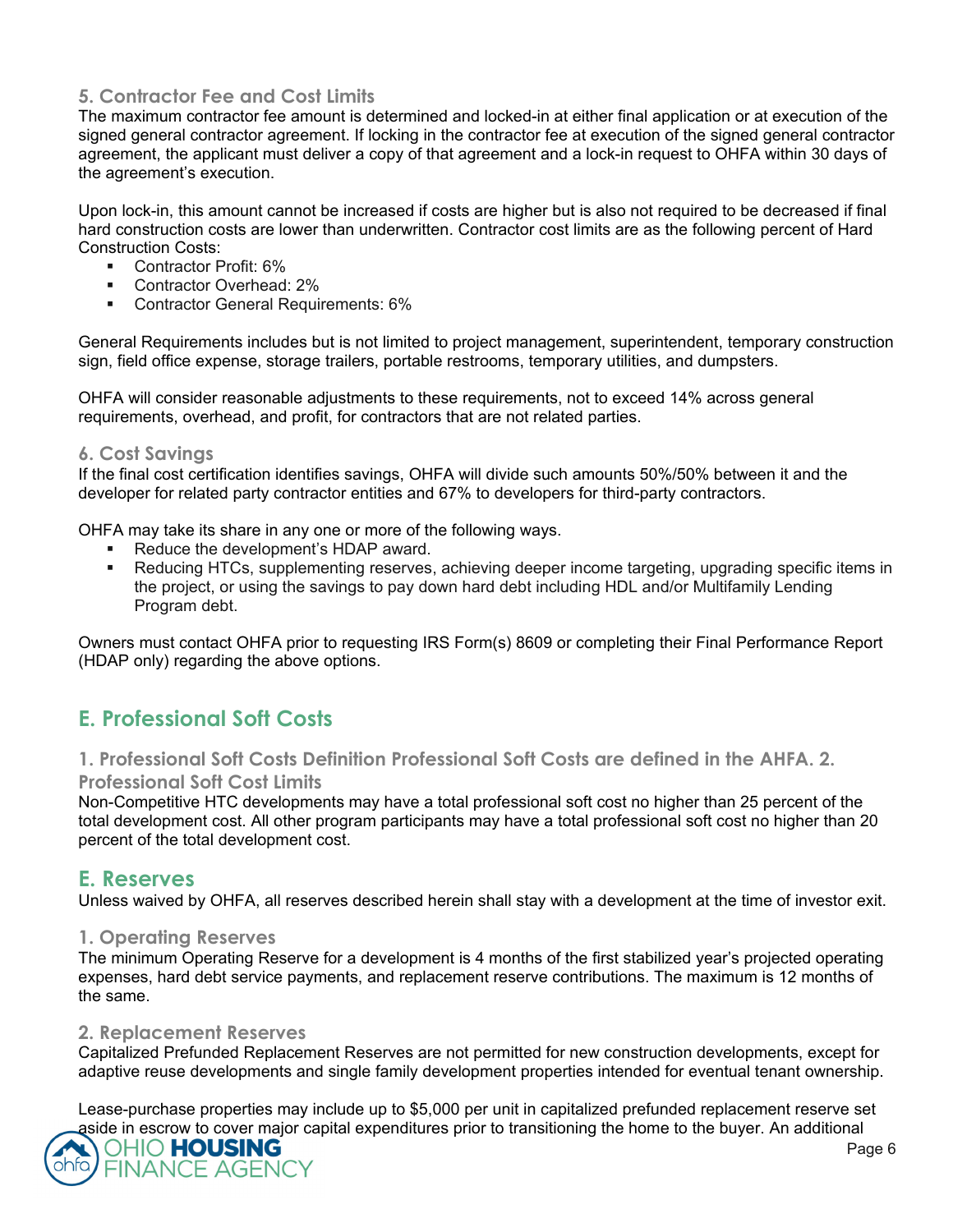\$3,000 per unit may be set aside in escrow to cover closing costs. An independent housing inspector approved by OHFA must complete an inspection before reserves can be accessed.

OHFA's minimum replacement reserve amounts by product type are as follows; the below distinctions are based on population served and construction type, not by funding pool:

- Senior, New Construction = \$300 per unit
- Family/Service Enriched, New Construction = \$400 per unit
- Single Family Homes = \$400 per unit
- Senior, Rehabilitation = \$350 per unit
- Family/Service Enriched, Rehabilitation = \$425 per unit

OHFA may permit an exception to these minimum replacement reserves if required by another funding source. Recipients of HOME funds or National Housing Trust Funds must also comply with the applicable requirements for replacement reserves.

#### **3. Special Reserves**

OHFA will allow special reserves if required by HUD or USDA Rural Development to the extent indicated in supporting documentation.

OHFA will permit special reserves for single family developments for wheelchair lifts as an alternative to ramp requirements under accessibility criteria.

# **II. Development Financing**

# **A. All Sources Identified**

Applicants and owners must identify all funding sources, including HTC equity, hard debt, gap financing, seller financing, soft or non-recourse loans, grants, development team contributions, interest during construction and reserves used to fund redevelopment.

# **B. Commitment Letters**

#### **1. Equity Commitment**

OHFA will evaluate the conditional equity commitment provided by the syndicator/investor at final application. Conditional equity commitments must include the following:

- Proposed terms and conditions;
- Gross and Net LIHTC equity amounts and net equity pricing;
- Detailed pay-in schedule including equity pay-in during construction;
- If seeking HDL, equity contribution with and without HDL (net HDL Interest); and
- If seeking HDL, terms of HDL including rate, term length, collateral, and amount.

OHFA may require adjustments based on comparable, historical, and/or current market conditions and trends.

#### **2. Debt Financing**

OHFA will evaluate all funding source terms and may choose to underwrite at different terms for any funding source which OHFA determines will cause unnecessary or excessive subsidy.

Proposal and final applications must include conditional financial commitments for all debt sources.

#### **3. Other Commitment Letters**

All other sources identified in the application must include a conditional commitment letter at proposal and final application identifying the funding terms and conditions.

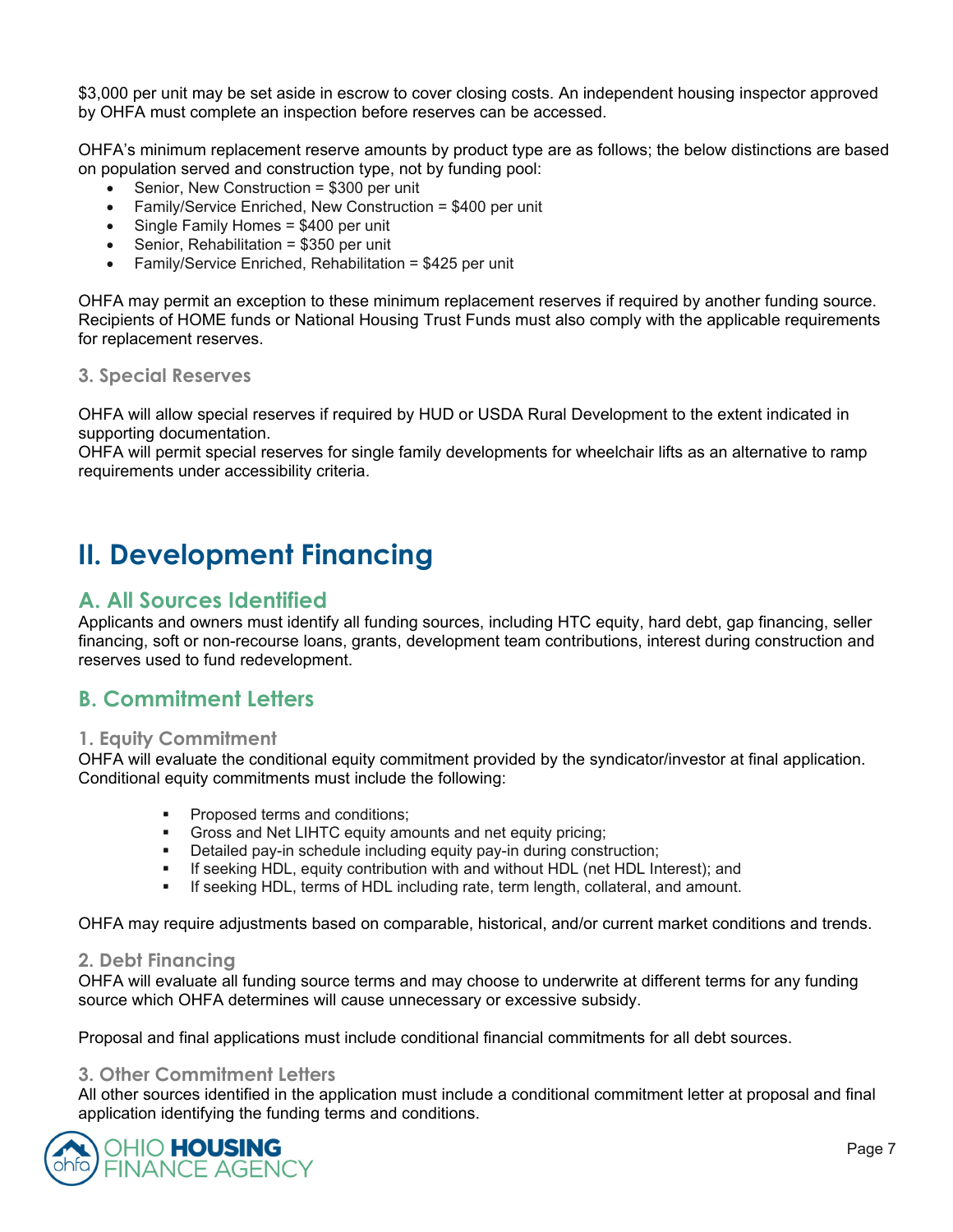If such other funding sources involve either

- a competitive process that has not yet announced award recipients, or
- Federal or State Historic Tax Credits,

OHFA may allow additional time for applicants to submit a conditional commitment letter, but will not advance a development so long as any are missing. Applicants must provide evidence of an alternative plan to fill the funding gap if unsuccessful in any non-OHFA competitive funding program.

# **III. Income and Expense Analysis**

# **A. Income and Expense Overview**

#### **1. Operating Expense Reasonableness**

OHFA will evaluate operating expense reasonableness by comparing application expenses to similar developments, as determined by building type, population served, type of financing, and location, using the most recent Operating Expense Calculator. OHFA may use other data sources to assess operating expense reasonableness.

OHFA may require additional information for developments that exceed expected budget projections based on the comparables and/or make adjustments to match industry norms.

Developments will be subject to any additional expense requirements imposed by the specific program to which application is made, if applicable.

#### **2. Vacancy**

In year one, OHFA may assume a 15% vacancy rate.

For all future operating years, OHFA will assume a 7% vacancy rate to calculate the effective gross income.

- Preservation developments with project-based rental subsidy may submit an Exception Request to use a 5% rate if they can document a strong occupancy/low vacancy history.
- Service Enriched housing developments with project-based rental subsidy for all units may elect to use a 5% vacancy rate (no Exception Request needed).

#### **3. Income/Expense Escalations**

OHFA will assume a 2% annual income increase and a 3% annual expense increase. Exceptions will be permitted for properties in which operating subsidy is provided by HUD, RD, or the local public housing authority to achieve break-even operations.

#### **4. Lease Option Agreements**

Counties, townships, or municipal/non-profit corporations that are exempted from property taxes under the Ohio Revised Code and will option to lease the property on a long-term basis must submit a Lease Option Agreement for a minimum 35-year term.

### **B. Expenses**

#### **1. Utility Allowances**

All utility allowances must conform to OHFA's Utility Allowance Policy.

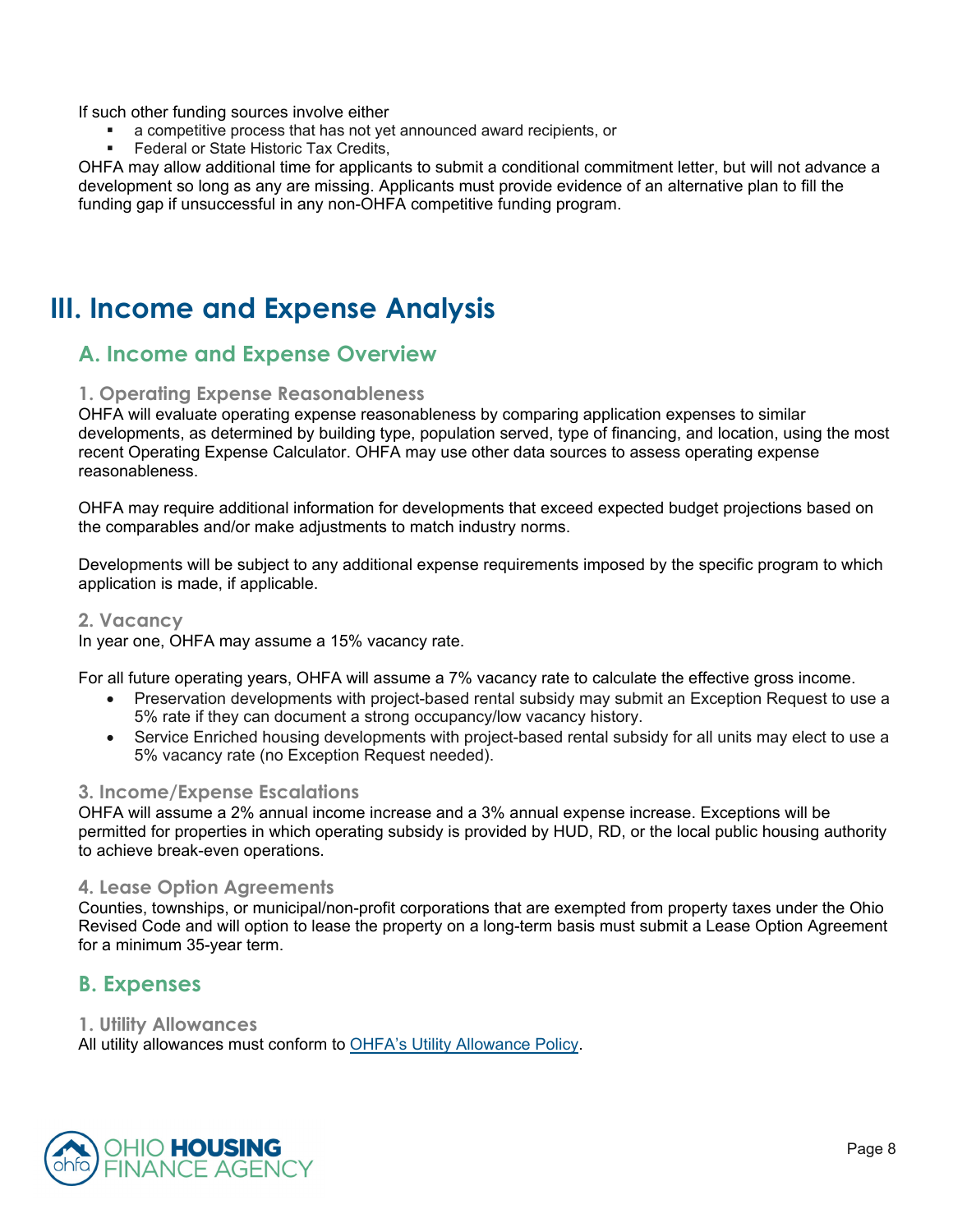#### **2. Syndicator Expenses**

Reasonable investor/syndicator asset management fees will be permitted as either a capitalized development cost or a "soft" operating expense repaid from available cash flow, after amortizing permanent mortgages before deferred developer fee and soft loan repayments.

#### **3. Service Coordination Expenses and Fees**

Service coordination expenses and fees will be limited to \$250 per unit per year. OHFA may grant exceptions to Service Enriched developments, senior developments, or developments that must have a higher service coordination fee based on a federal program requirement.

# **C. Income**

#### **1. Rental Income**

For developments with project-based rental subsidy, the budgeted rents in the AHFA must match the rental subsidy documentation included in the application submission. Rental subsidy documentation must meet the requirements stated in the Qualified Allocation Plan under "Rental Subsidy Contracts". The entity must provide documentation providing the rental subsidy (e.g., HUD, local PHA, etc.) and detail the approved rents/subsidies for the development, and may come in the form of a formal contract, comfort letter, or email from the entity providing the subsidy.

#### **2. Commercial Income**

Income from commercial space, including cellphone towers, will not count in the cash flow analysis toward meeting either Hard Debt Service Coverage Ratio (DCR) or non-DCR requirements.

#### **3. Other Income**

Fees and other income such as laundry and parking must be reasonable and comparable to similar properties within the region and the developer's portfolio.

### **D. Debt Coverage Ratio**

The minimum acceptable DCR is 1.20 for the first year of stabilized operations. OHFA may make exceptions for the first year of stabilized operations where improved and upward trends in DCR are sustained over 15 years.

The development must maintain an annual DCR above 1.00 during the entire 15-year compliance period. The average hard DCR over the 15-year compliance period must not be greater than 1.5.

OHFA may grant exceptions for Rural Development properties and developments that contain small hard debt amounts.

Projects with no hard debt must demonstrate an expense coverage ratio of no less than 1.10.

### **E. Subsidy Layering Review**

Refer to OHFA's Subsidy Layering Review Guidelines for submission instructions.

# **IV. Credit Calculation (HTC Only)**

The HTC amount reserved will not increase after the proposal underwriting for Competitive HTC applications. OHFA may require a legal opinion from a qualified tax credit attorney, at the applicant's expense, for any items that do not clearly count as eligible basis.

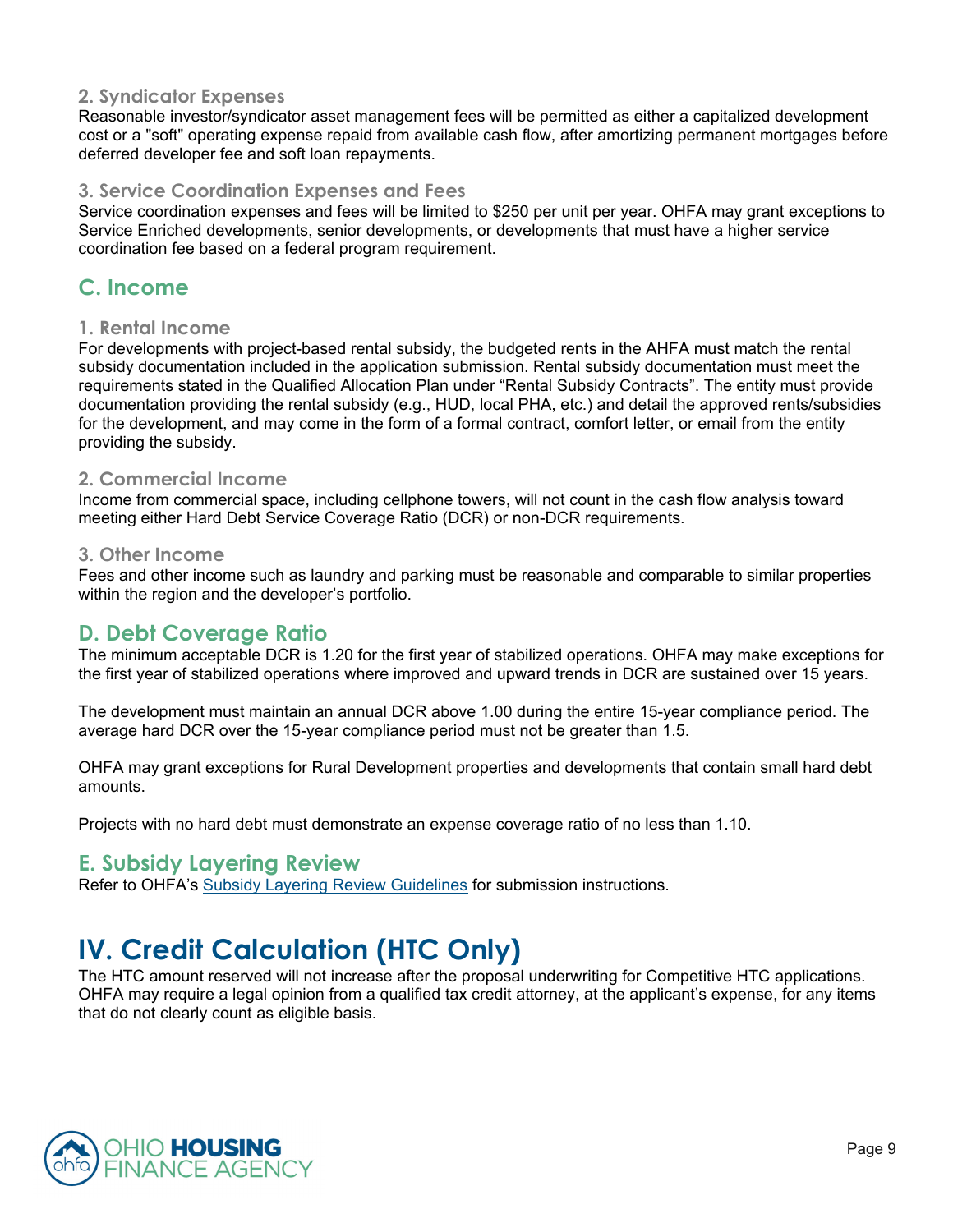# **V. Exceptions**

# **A. Underwriting Exceptions**

Applications must include any requested underwriting exceptions. The following underwriting exceptions to these Guidelines are permitted:

- **1. Development Budget: Construction Related Costs**  Developments that can justify a potentially longer construction period.
- **2. Development Budget: Construction Related Costs**  If the applicant can demonstrate that another funding source requires a higher contingency.
- **3. Development Budget: Reserves**  If different amount required by another funding source.
- **4. Income and Expense Analysis: Vacancy Rate**  Preservation developments with project-based rental subsidy may request to use a 5% rate if they can document a strong occupancy/low vacancy history.
- **5. Income and Expense Analysis: Income/Expense Escalations**  Properties in which operating subsidy is provided by HUD, RD, or the local public housing authority to achieve break-even operations at the property.
- **6. Income and Expense Analysis: Expenses**  Service Enriched developments, senior developments, or developments that must have a higher service coordination fee based on a federal program requirement.
- **7. Income and Expense Analysis: Debt Coverage Ratio**
- Where improved and upward trends in DCR are sustained over 15 years.

#### **8. Income and Expense Analysis: Debt Coverage Ratio**

Rural Development properties and developments that contain small hard debt amounts. Developments seeking an exception must demonstrate a legitimate need.

# **B. Programmatic Exceptions**

Programmatic exceptions must be submitted prior to application submission by the deadlines stated in the respective program guidelines or QAP. The following programmatic exceptions to these Guidelines are permitted:

#### **1. Development Budget: Acquisition and Land Costs**

Properties that are currently rent-restricted and will remain rent-restricted may seek an exception request to use to the as-is market valuation *(only developments with project-based rental assistance requesting 4% HTC).*

#### **2. Development Budget: Related Party Acquisitions**

If the applicant recently purchased the property with the expectation of seeking OHFA resources to conduct rehabilitation.

# **VI. Definition of Cash Flow**

In determining any loan payments due to OHFA that may be calculated based on a percent of the project's cash flow, subject to the start date within any loan or mortgage documents, cash flow will be defined as all Gross Cash Receipts to the property minus:

- 1. Debt service on loans with a superior mortgage position (excluding General Partner and/or partner/partnership notes/mortgages);
- 2. Replenishment of the Operating Reserve Account up to the maximum of its original established amount through year 10;
- 3. Payment of any deferred developer fee through year 10 after obligations to Operating Reserve Account are met;
- 4. Any required payments deposited to or in the established Partnership Replacement Reserve accounts;
- 5. Asset Management fees required by the Syndicator, if not capitalized; and

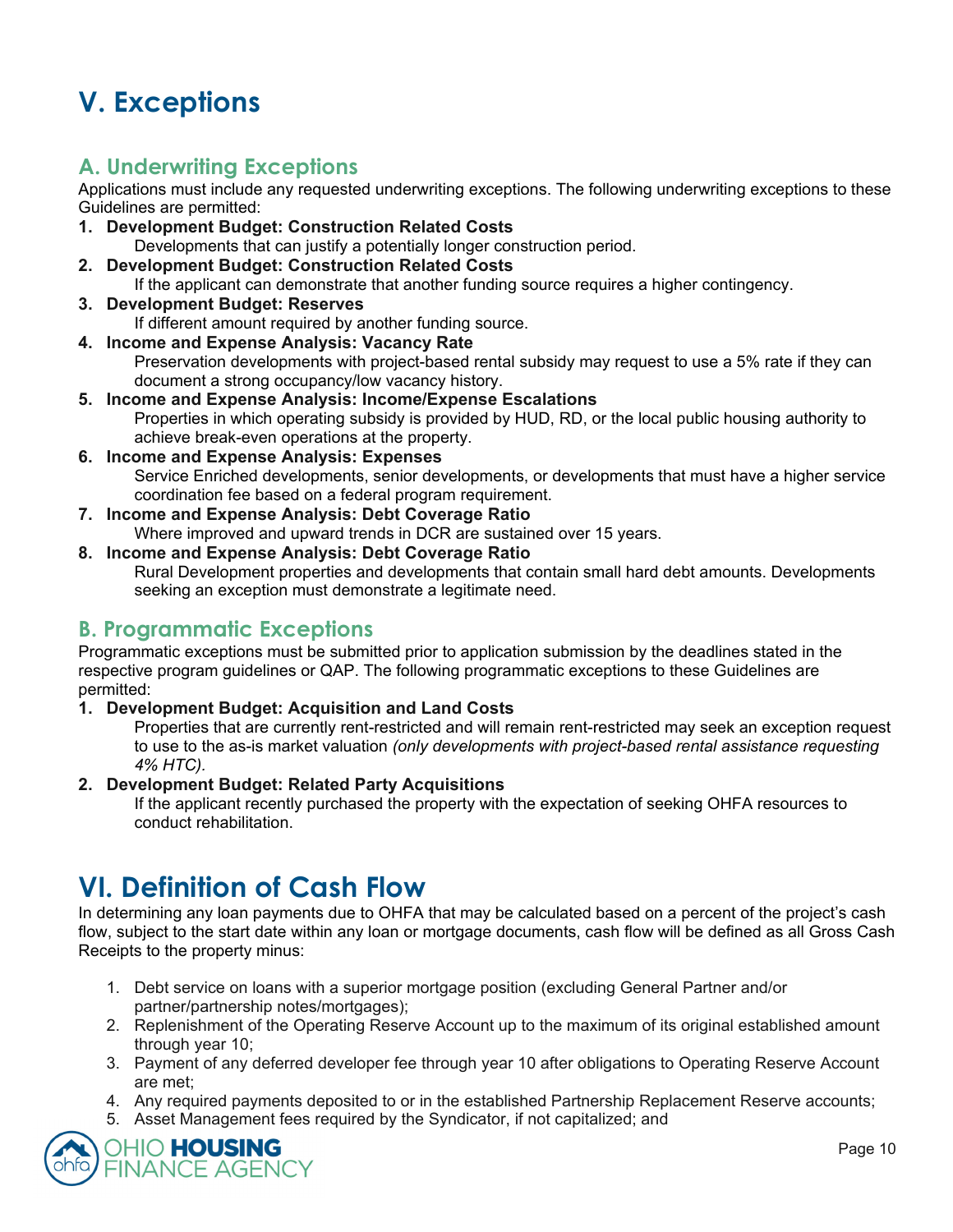- 6. Supported payments made for the following Project Operating Expenses:
	- Advertising
	- Legal
	- Accounting/auditing
	- Elevator maintenance/operation
	- Heating, lighting and hot water for common areas
	- Water/Sewer common areas
	- Trash/snow removal
	- Security requires OHFA approval to be included
	- **Decorating**
	- Repairs not funded through Replacement Reserve
	- **Exterminating**
	- Grounds maintenance
	- Maintenance salaries & Payroll Taxes
	- Maintenance supplies
	- Office Supplies
	- Service Coordinator/Supportive Services requires OHFA approval to be included
	- Property manager salary, payroll taxes
	- Property Insurance
	- Property Taxes
	- Management Fees not to exceed 6% of Effective Gross Income (excluding Management Incentives, bookkeeping fees, compliance fees, bonuses, administrative service fees, incentive fees of any kind, etc.)
	- Owner-Paid Utilities Units if applicable and common space

"Gross Cash Receipts" means all cash received in any fiscal year from the operations of the Partnership including all government subsidies received by the Partnership, construction contingency, but excluding Capital Contributions, loan proceeds, repayment of rent, security deposits, insurance proceeds, condemnation awards, proceeds from Net Cash from Sales and Refinancing, and any other funds not generated from current Project Operating Expenses. The Partnership definition of "Net Cash from Sales and Refinancing" (or other applicable related term or activity) must be provided to OHFA for review and approval.

Year 10 is calculated from the date / year a project starts construction.

The Cash Flow Loan Repayment Calculation Form can be downloaded from the OHFA website.

# **VII. Appraisal Requirements**

OHFA requires As-Is Appraisals meeting all requirements outlined in these Guidelines. These requirements are applicable to all OHFA multifamily programs.

An appraisal is not required if the applicant is neither

- **seeking HDAP funds nor**
- **EXEDEE INCOLLEGEE IS NOTE** including any acquisition costs in eligible basis or the funding request.

An acceptable As-Is Appraisal is either a Summary Appraisal Report or a Self-Contained Appraisal Report (the Report) that meets the most current edition of The Appraisal Foundation's Uniform Standards of Professional Appraisal Practice (USPAP) and must be completed by a Certified General Real Estate Appraiser licensed in Ohio. OHFA must be listed as an intended user. The licensed appraiser must conduct a site inspection for the subject property.

# **A. As-Is Value Definitions**

OHFA requires the appraiser to provide the as-is value as defined below in (a), (b), and (c). When a value is determined by the appraiser for existing properties, the appraiser is requested to reflect a total value that can be broken down into a value of the improvements and a value for the land.

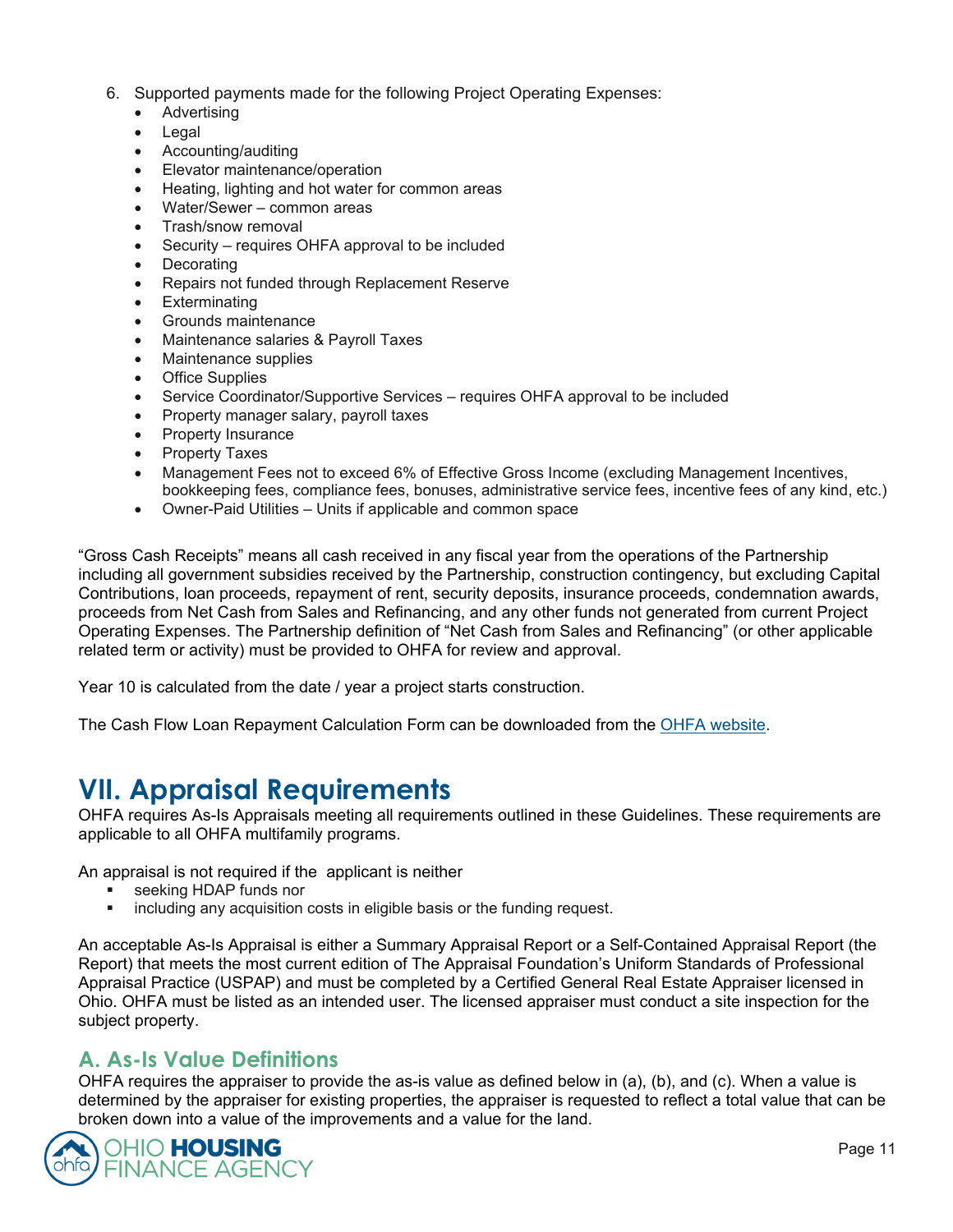All appraisals submitted to OHFA shall at a minimum include the following as-is values, as applicable:

- market with restricted rents for existing properties;
- **EXECUTE:** market with market rents for existing properties; and
- **If** land (unimproved, vacant land value).

OHFA requires the Income Approach for existing properties and the Sales Comparison Approach for unimproved, vacant land. When using the Income Approach, appraisers shall use actual operating expenses to determine value; appraisers may choose to create two appraisals, one using actual operating expenses and a separate one using adjusted operating expenses.

Favorable financing terms and HTCs must not be considered in determining either a cap rate or an as-is value.

Appraiser must identify properties that have physical and locational (nearest location) characteristics similar to those of the subject property. Using sales of comparable vacant land or existing developments from other regions of Ohio is discouraged without a detailed explanation and rationale from the appraiser to support this methodology and approach.

OHFA may limit the amount of OHFA resources allocated based on the appraised as-is value.

### **B. Updates**

OHFA may require the appraiser to update its existing appraisal to match these Guidelines or may order an additional appraisal. The cost of the additional appraisal will be paid for by the applicant.

OHFA will accept appraisals, including those from RD and HUD, dated no later than 12 months prior to the funding application deadline. For older appraisals, the appraiser may provide an updated letter if there are no material changes to the development, market, and the update meets USPAP and other appraisal industry rules or guidelines.

# **C. Ownership of Appraisal**

Any appraisal submitted to OHFA in connection with an application will become property of OHFA and may be relied upon for the purposes of determining as-is value and feasibility of the proposed development, regardless of the relationship between the Applicant and appraisal provider.

# **VIII. Physical Capital Needs Assessment Standards**

# **A. Purpose**

A Physical Capital Needs Assessment (PCNA) represents a third party qualified professional's opinion of a property's current overall physical condition and identifies significant deferred maintenance, existing deficiencies, and material building code violations that affect the property's use and its structural and mechanical integrity.

# **B. Qualifications:**

PCNAs must be prepared by an individual who has experience in the preparation of PCNAs and possesses a professional qualification/license in architecture or engineering. If the individual does not have a professional qualification/license in architecture or engineering, they must have at least 5 years of experience preparing PCNAs.

The third party qualified professional preparing the PCNA must not be connected in any way to the project, including serving as the design architect, project architect of record, general contractor, property manager or sponsor. OHFA may grant an exception for small projects and adaptive reuse projects.

# **C. Definitions**

**FINANCE AGENCY** 

OHFA will use the following definitions per ASTM E2018-15. **OHIO HOUSING**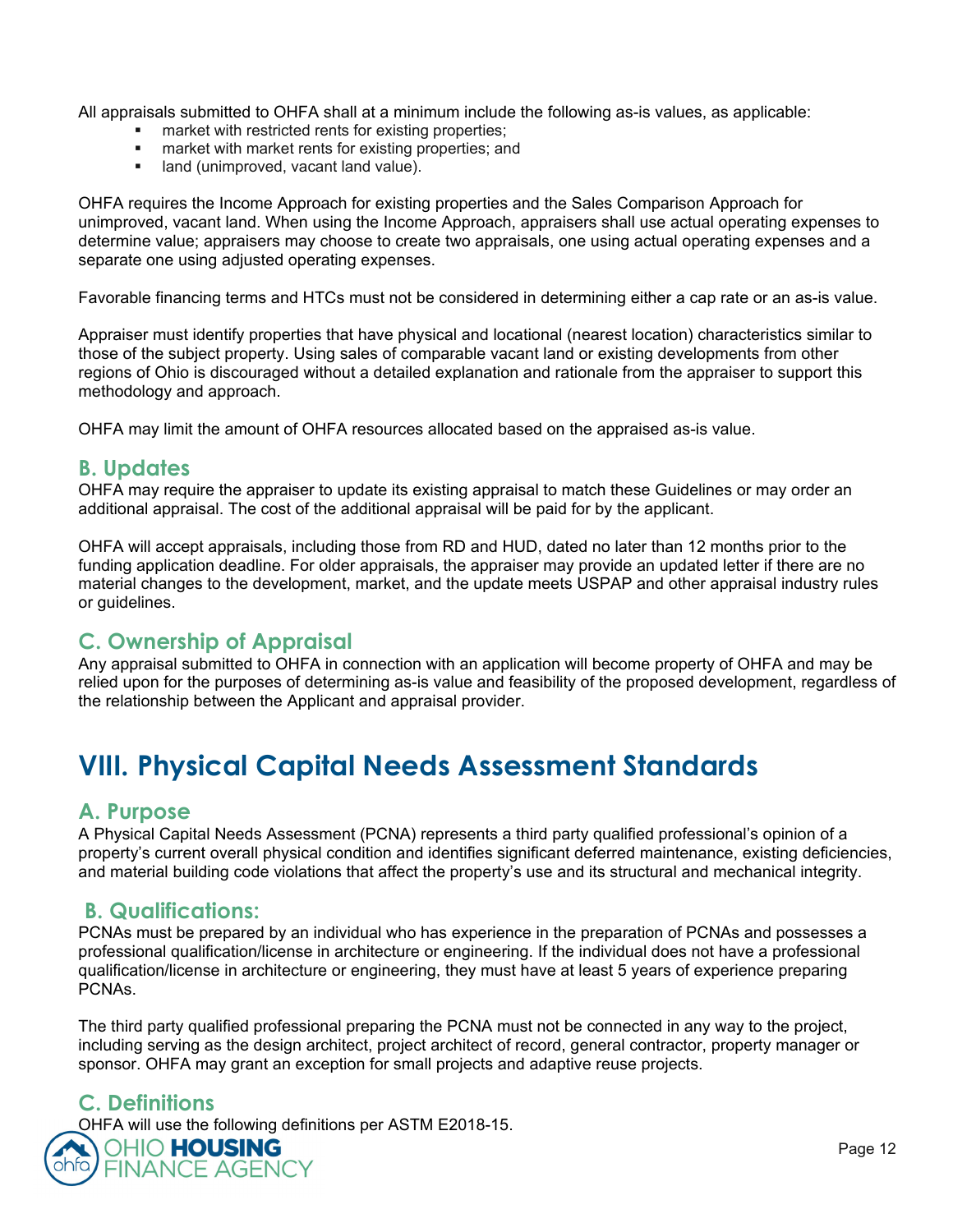*Physical deficiency:* a conspicuous defect or deferred maintenance of a subject property's material systems, components, or equipment as observed during completion of the PCNA. This definition specifically excludes deficiencies that may be remedied with routine maintenance, miscellaneous minor repairs, normal operating maintenance, etc., and excludes de minimis conditions that generally do not present material physical deficiencies of the subject property.

*Deferred maintenance:* physical deficiencies that could have been remedied with routine maintenance, normal operating maintenance, etc., excluding de minimis conditions that generally do not present a material physical deficiency to the subject property.

*Good condition:* in working condition and does not require immediate or short term repairs above an agreed threshold.

*Fair condition:* in working condition, but may require immediate or short term repairs above an agreed threshold.

*Poor condition:* not in working condition or requires immediate or short term repairs substantially above an agreed threshold.

*Immediate costs*: opinions of costs that require immediate action as a result of any of the following: (1) material existing or potentially unsafe conditions, (2) material building or fire code violations, or (3) physical deficiencies that if left uncorrected would be expected to result in or contribute to critical element or system failure within one year or will result most probably in a significant escalation of its remedial cost.

*Short-term costs*: opinions of costs to remedy physical deficiencies, such as deferred maintenance, which may not warrant immediate attention, but require repairs or replacements that should be undertaken on a priority basis in addition to routine preventive maintenance.

### **D. Scope**

OHFA requires a PCNA for all projects involving rehabilitation, including adaptive reuse projects. The PCNA must conform to ASTM E2018-15 standards and must reflect the current condition of the building. OHFA may require the third party qualified professional update any report that is greater than one year old at the time of submission. PCNAs produced for USDA or RAD projects may be used with OHFA approval of an Exception Request prior to submission.

The PCNA must identify any repair items that represent an immediate threat to health and safety, and all other significant defects, deficiencies, items of deferred maintenance, and material building code violations that would limit the expected useful life of major components or systems.

The PCNA must include a completed PCNA Table of Contents template (including page numbers) and all items specified in Appendix A: PCNA Table of Contents.

### **E. Process**

The professional shall conduct a site visit and physical inspection of interior and exterior of units and structures, including:

- 25% of all dwelling units (if less than 50 total units)
- 20% of all dwelling units (if 50 to 99 total units)
- 15% of all dwelling units (if greater than 100 total units)
- All accessible units
- All common facilities
- All site improvements
- All building exteriors

The professional must interview available on-site property management and maintenance personnel and inquire about past repairs/improvements, pending repairs and existing or chronic physical deficiencies.

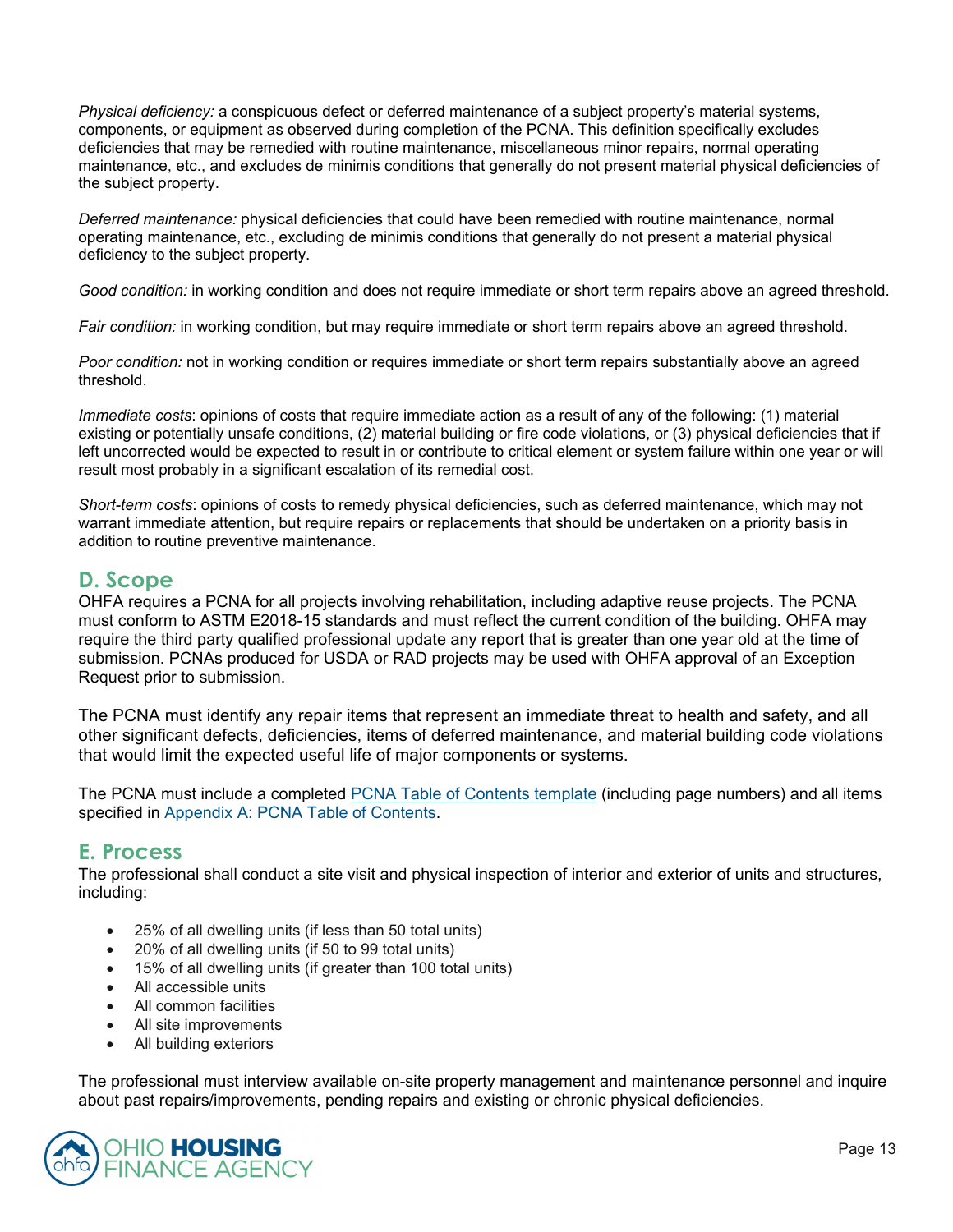# **F. Guidance**

The following are additional requirements.

- The PCNA should be a point-in-time observation of existing conditions at that time.
- The PCNA should not address or be catered to competitive scoring items.
- For Adaptive Reuse/Historic projects, the PCNA should make a point-in-time observation of all aspects of the building but give substantial detail on structure, façade and items to remain.
- When the age of a component is unknown, it should be stated as such. However, the condition must still be evaluated even if the age is an estimate or unknown.
- The EUL/RUL of an item does not equate to need. Need is the second half of evaluation for replacement that must be documented.
- Existing accessibility items should only be addressed in the PCNA if the owner requests it and the PCNA provider is adequately qualified to provide such an evaluation.
- The PCNA should not address any green building standards or certifications that the project may plan to seek.
- When evaluating a system or component, the following questions must be clearly answered in the PCNA:
	- o What is the current condition?
	- o Does it need to be replaced?
	- o How much of the system needs to be replaced (as a percentage)?
- Major systems and its components should be documented through photographs specifically highlighting areas of concern.
- Indicate when relying on information from the owner ("the owner reports the new windows were installed in….").

# **IX. Market Study Standards**

### **A. Introduction**

A market study must be conducted by an OHFA-approved, market study professional. To be approved, market analysts must complete the Preferred Market Study Provider Application available on the OHFA website and abide by the NCHMA Model Content Standards for Market Studies for Rental Housing, including use of NCHMA's Market Study Terminology.

OHFA will remove any professional submitting inaccurate information from the list of approved market study providers.

# **B. Content**

At minimum, the market study must include all of the sections as specified in the NCHMA Model Content Standards for Market Studies for Rental Housing. The market study professional must complete and submit the OHFA Market Study Checklist indicating the location of the specified items within the market study.

OHFA may to independently determine if a market exists for the proposed project and to require additional information and/or another market study. OHFA may also contact the market analyst during the review process if any required information cannot be found in the study.

#### **1. Executive Summary**

Provide an executive summary that briefly reviews all of the essential market study requirements and recommendations or suggested modifications and key findings to the proposed project. The executive summary should convey all necessary information.

#### **2. Conclusion**

Concise conclusion by the author that indicates whether a market exists for the proposed project, including the estimated stable year vacancy rate and the estimated time needed to fully lease-up. The study must provide an

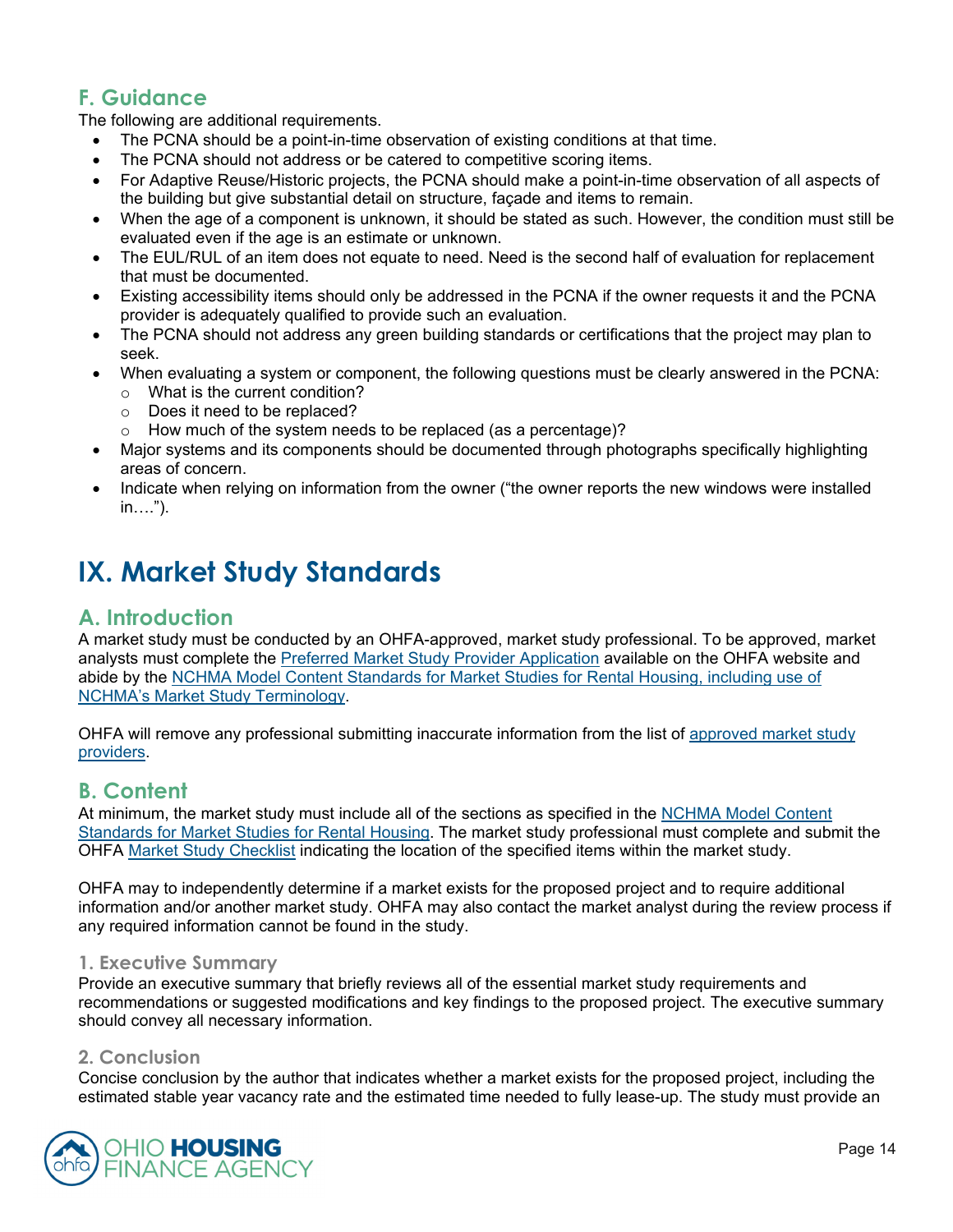explanation if the estimated stable year vacancy rate exceeds 7% and/or the estimated lease-up time exceeds one year.

#### **3. Description of Proposed Site**

Description of the proposed project site.

#### **4. Description of PMA**

Description and map of the PMA for the proposed project, including the methodology used to determine the boundaries, including an explanation if the PMA include any areas outside of a five-mile radius from the proposed project and a discussion of the health of the overall rental housing market in the PMA. Provide population and household income and housing data if the demographics of the immediate site area are significantly different from the PMA. If an assisted living or independent living development, state the number of units serving that population.

#### **5. Rent Comparison Chart**

Create a Derived Rent and Programmatic Rent Comparison Chart showing pro forma and achievable rents ratio to maximum program rents, derived market rents, the current FMR rents, and 90% FMR rents.

#### **6. Income Qualification**

Description of the number of income qualified renter households divided by the number units in the PMA(capture rate). The maximum income for this range would assume 1.5 persons per bedroom rounded up to the next whole person. Provide an explanation if this exceeds 10%.

#### **7. Description of Public Services**

Description and evaluation of the employers and public services in the PMA, including transportation, police, fire department, schools, day care, library and community center), infrastructure (including roads and traffic), community services (including shopping, restaurants, parks, recreational facilities, hospital, health care facilities, and services for special needs, if applicable. Provide a list of the approximate distances and a map that clearly identifies the location of the project and all public and community services.

#### **8. Description of the Federally Subsidized Developments**

Description of the federally subsidized development projects that received Ohio Housing Trust Funds (OHTF), National Housing Trust Funds (NHTF), or HOME funds (HOME) and HTC projects, both operating and not yet placed-in-service, located in the PMA. Provide the current vacancy rate for each project and include the person(s) contacted and the method of contact. Compare the rents, amenities, unit sizes, bedroom sizes, and populations served to the proposed project.

The following information must also be included: name, location, population served, type of design, age and condition, number of units by bedroom type, rent levels, number of bedrooms and baths for each unit type, size (in square footage) of units, type of utilities and whether paid by tenant or owner, unit and site amenities. Comparisons to the subject rents should be based on comparable amenities, utilities, location, parking, and any rental concessions. Identify specific reasons why comparable types are faring poorly in the market, if applicable. OHFA may require projects that receive a reservation to amend their market study to incorporate those other projects receiving an allocation in the same round and are located in the same PMA. Calculate the ratio of subsidized projects that received OHTF/NHTF/HOME funds and HTC units to income eligible renter households.

#### **9. Vacancy Rates**

Estimate of the current vacancy rates of the OHTF, NHTF, HOME, and HTC funded projects include only those currently operating located in the PMA during the first stabilized year of the proposed project. Provide an explanation if the estimated vacancy rate exceeds 10% for any project.

#### **10. Comparable Development**

Description of comparable market rate developments located in the PMA. Provide the current vacancy rate for each project and include the person(s) contacted for each competing project and the method of contact. Compare the rents, amenities, unit sizes, bedroom sizes, and populations served of the competing projects to the

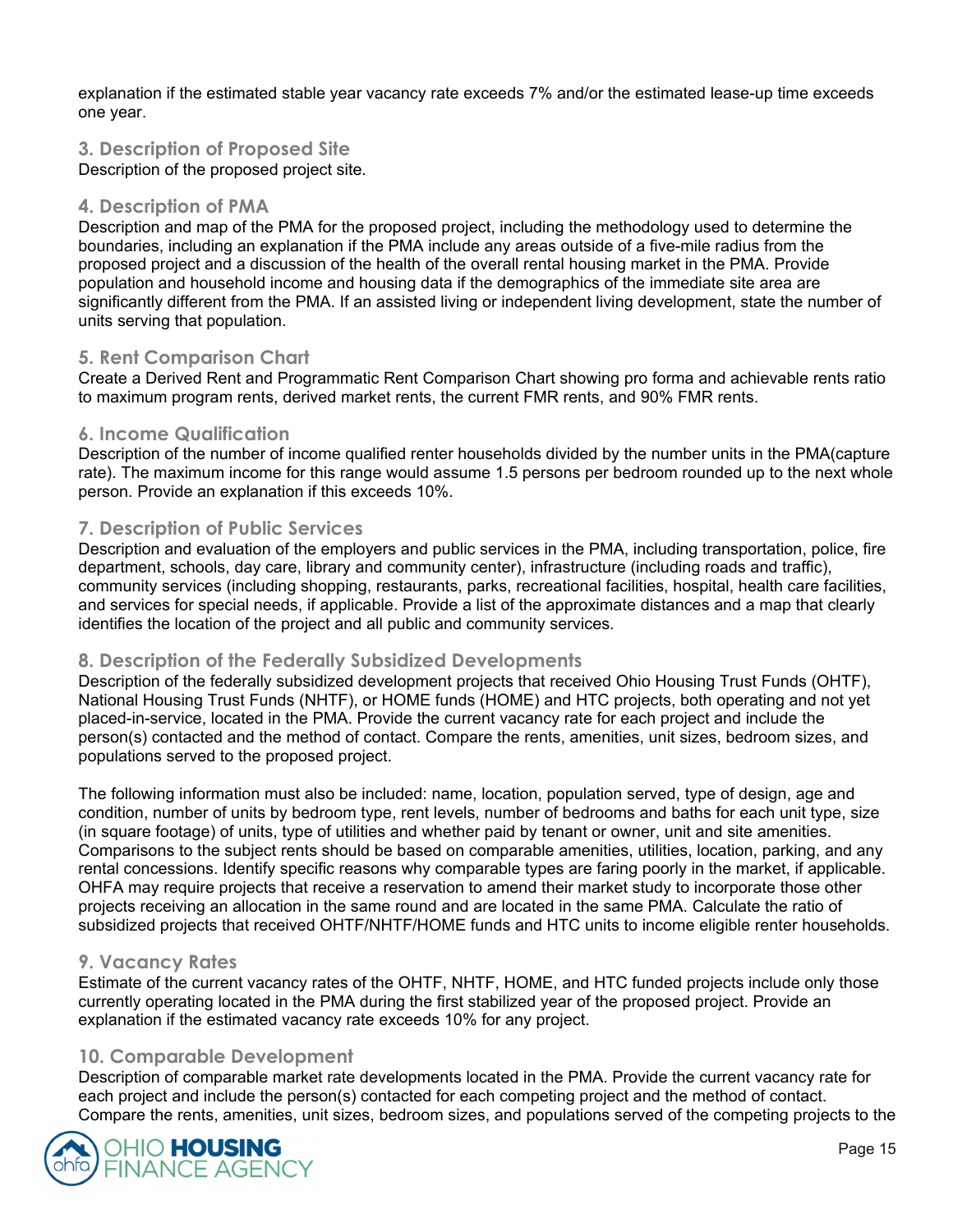proposed project. The following information must also be included: name, location, population served, type of design, age and condition, number of units by bedroom type, rent levels, number of bedrooms and baths for each unit type, size (in square footage) of units, type of utilities and whether paid by tenant or owner, unit and site amenities. Comparisons to the subject rents should be based on comparable amenities, utilities, location, parking, and any rental concessions.

#### **11. Public Housing Concerns**

Evaluation of any concerns or issues from the jurisdiction's PHA. The applicant or market study author must send a letter via certified mail to the local PHA containing a brief description of the project and target population and instructions for the PHA to forward all comments to the market study author within 30 days from receipt of the letter. If the PHA does not respond to the letter or comments are submitted after 30-days, the author does not need to analyze the issues or concerns of the PHA. Include in the market study a copy of the letter, certified mail receipt, and copies of any letters from the PHA.

#### **12. Financial Interest**

An executed original Market Study Certification that the market analyst has no financial interest in the proposed project. Financial interest is any compensation other than the fee for preparing the market study and the fee is not be contingent upon the proposed project being approved.

#### **13. Data Sources**

A list of all data sources used in the study.

# **C. Assisted Living Developments**

The market study must be customized to the affordable and assisted living markets, including an analysis of market penetration rates and competition. If the proposed development includes both assisted and independent living units, the market study must individually address both markets. The market study provider must have prior experience performing studies on assisted living properties.

The market study will determine if specified assisted living housing will be compatible in the selected area and meet the needs of seniors.

In addition to the above, Assisted Living market studies shall also include:

- Projected resident characteristics including the following
	- o The average age at assisted living entry;
	- o AMGI level and income sources;
	- o Residents per unit;
	- Medicaid-defined level of care.
- Residents needing assistance with any of the following: Dressing, Bathing, Hygiene, Transportation, and/or Meals.
- Resident monitoring and amenities offered. Examples include meals, housekeeping, medication assistance, personal care services, medical services, transportation, 24 hour onsite management, laundry service.
- Comparable unit amenities, such as security systems, walk in closets, roll in showers, personal emergency response systems, private patio or balcony, additional storage.
- Market area demand and trends including a five-year growth forecast for the area within an 11 mile radius. Provide an explanation if information needs to be pulled from a larger geographical area.
- Growth forecasts that include population increases, demand for assisted living and independent living, aging population demographics
- Neighborhood amenities such as:
	- $\circ$  Location of amenities close proximity to community activities & services
	- $\circ$  Fitness center located on site or at a nearby recreation center
	- $\circ$  Library located on site or nearby
	- $\circ$  Computer center located on site or nearby
	- o Common outdoor areas

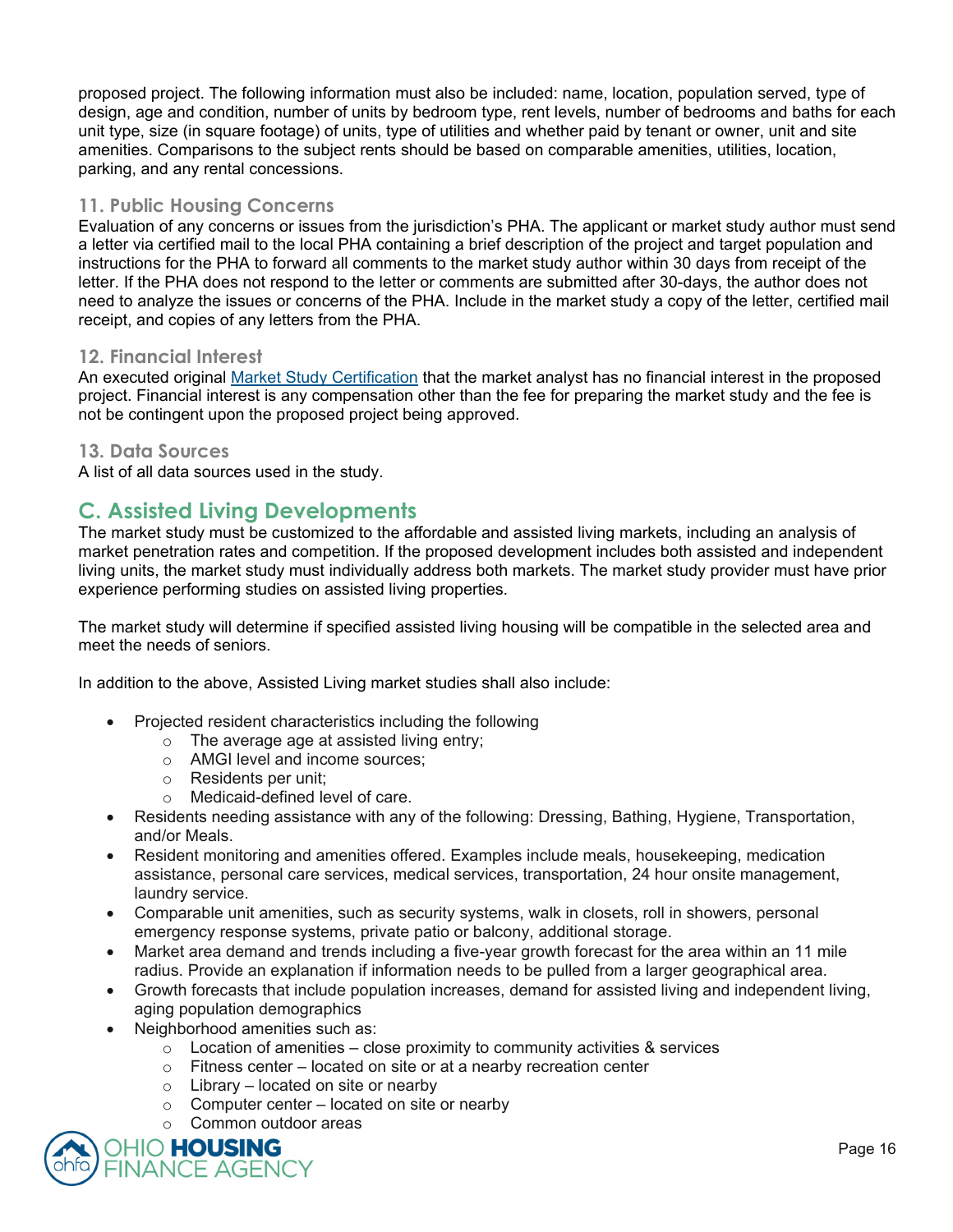- o Health care facilities and pharmacies
- Waiting list length at comparable facilities in the PMA.

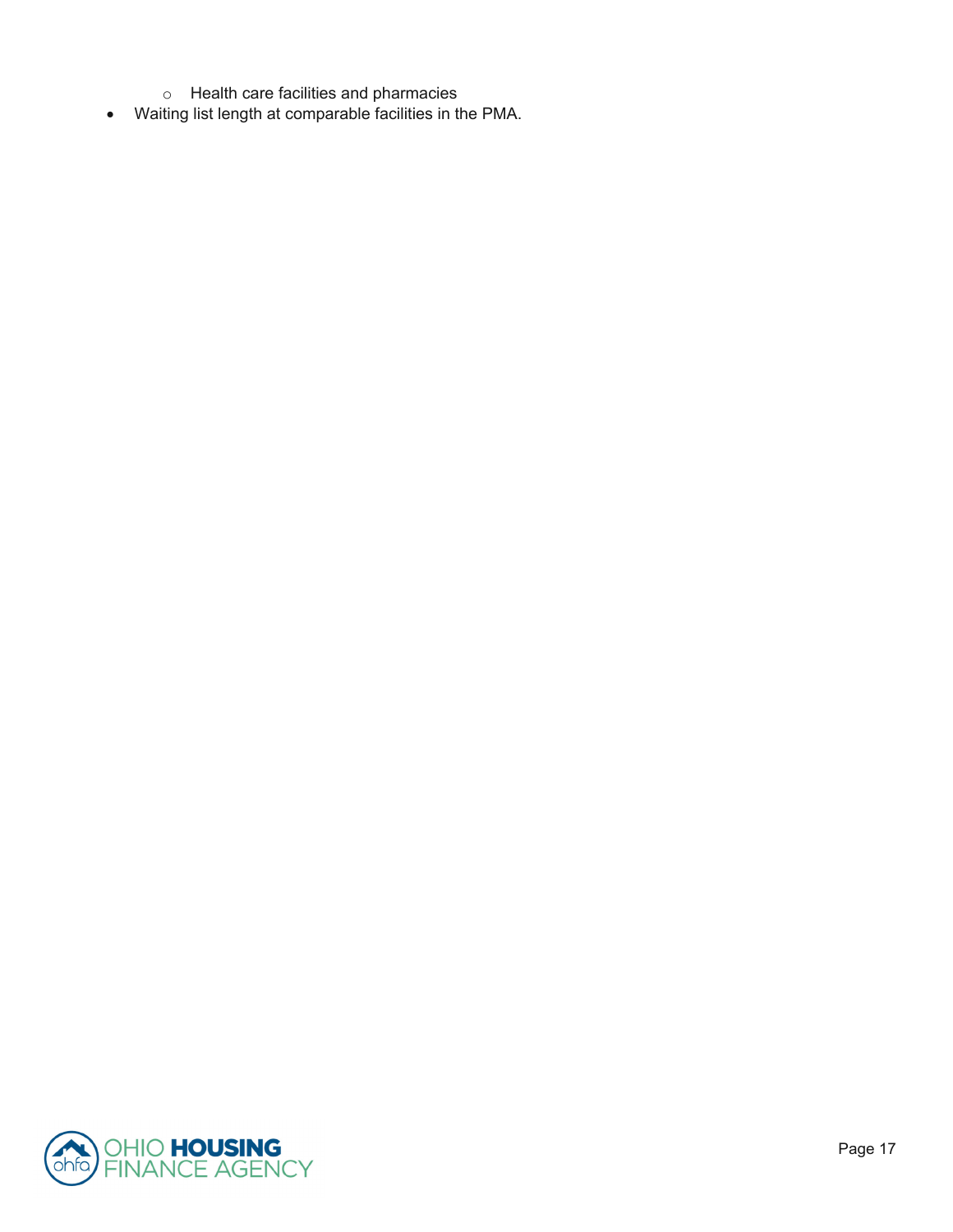# **X. Assisted Living Policy**

The following requirements apply to Assisted Living (AL) in addition to existing underwriting and eligibility requirements unless otherwise noted. This policy does not apply to bond transactions that do not utilize any other OHFA resources.

#### **Eligible Programs**

- **Non-Competitive/4% HTC**
- Multifamily Lending Program (MLP)

### **Ineligible Programs**

- **Housing Development Assistance Program**
- **Housing Development Loan**
- Competitive/9% HTC
- All other programs not specifically enumerated without written OHFA exception

# **Experience (gained either inside or outside Ohio)**

- **Developer**: At least one AL development licensed and certified or otherwise approved to accept Medicaid Assisted Living Waivers ("AL Waiver").
- **Operator**: At least two years operating HTC. At least two years operating AL after initial lease up, including accepting AL Waivers. HTC and AL experience may be obtained in separate developments.

All entities may partner with an existing provider to gain necessary experience.

# **Affordability & Medicaid Assisted Living Waivers**

Development must accept applicants "off the street" and cannot condition residency on ability to pay privately for any length of time (e.g., cannot require "spend down" or "divesture" as a condition of tenancy). All developments must accept AL Waivers.

# **Independent Living Units**

Non-AL, Independent Living (IL) units may be funded without separate HTC application provided all AL underwriting criteria, including but not limited to the higher Debt Coverage Ratio (DCR), is met for the whole development.

# **Application Fee**

A \$5,000 application fee will be assessed in addition to all standard fees.

### **Reserves**

OHFA will require a 15% increase to operating and replacement reserves; this requirement will be waived where the investor imposes comparable risk mitigation requirements.

### **Lease**

All units must have a written lease agreement with the resident that complies with the requirements in 26 U.S. Code Section 42 and OAC 5160-44-01.

# **Design**

Design requirements in the OHFA Design and Architectural Standards, shall apply.

%Facilities may be deemed a Residential Care Facility under OAC 3701-16, and classified as an Assisted living facility (Group I-1) under OAC 4101:1-3, Section 308 and, if so, shall meet all requirements thereof.

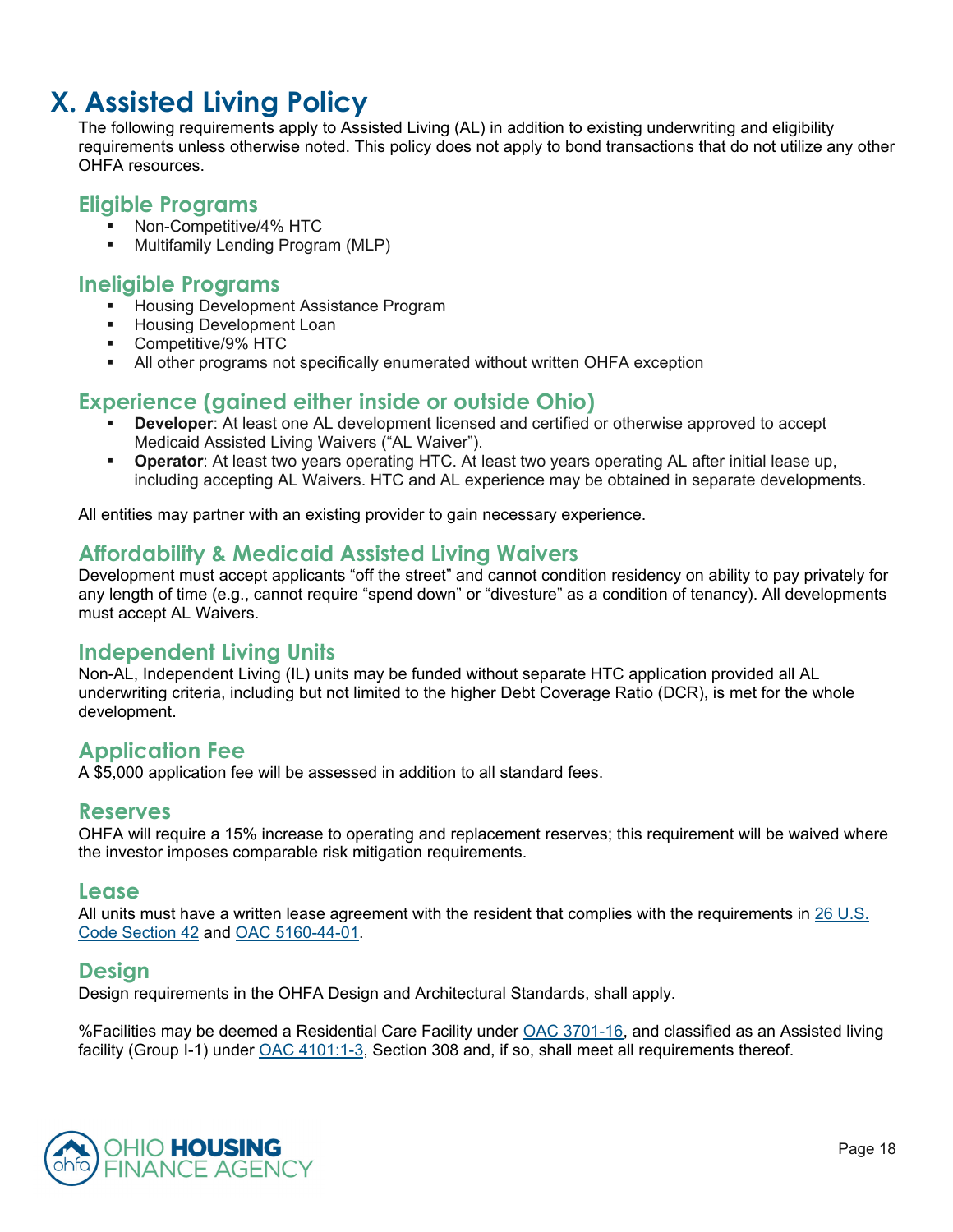# **Services**

All services must be optional and residents must have freedom to choose the service provider(s). Operator must give residents a statement regarding choice of service provider with 3701-17-57E notice and comply with personcentered planning outlined in OAC 5160-44-02.

Residency cannot be denied due to a person's ineligibility for Medicaid AL services. Because a health screening and annual assessment are a condition of occupancy as required by the Ohio Department of Health's licensure, any charge for this service must be included in gross rent for purposes of section  $42(q)(2)(A)$ .

### **Nursing**

Developments shall not make available continual or frequent skilled nursing, medical, or psychiatric services. Intermittent skilled nursing care provided for 120 days or less pursuant to OAC 3701-16-02 may not constitute "continual or frequent" nursing. Skilled nursing that is privately contracted for by the resident and not made available by the development is not implicated in this requirement. OHFA is not accepting applications containing Memory Care facilities.

# **Underwriting Considerations**

The following underwriting requirements will be applied:

- **Service Income**: Service income will be underwritten at the current Medicaid per diem rate, including an underwriting assumption of one resident per unit (double occupancy is permitted).
- **DCR:** DCR must average 1.3 or higher for the affordability period.
- **Reserves**: Reserves in excess of those required for AL developments that are mandated or otherwise approved by OHFA may be excluded from cost containment analysis.
- **Cost Containment**: No other waivers will be granted on cost containment criteria.

# **Market Study**

See requirements for AL market studies in the Market Study section of these guidelines.

# **Other Application Requirements**

The funding application must also provide the following:

- Owner and Operator's licensing history summary, inspection history summary, and most recent inspection and licensing report(s);
- Development's lease up plan including financing arrangements;
- Development's tenant selection plan, including the conditions under which a two-bedroom unit will be rented to one person, if any;
- **Development's plan to enable residents to exercise service provider choice;**
- Development's policies and procedures for operation including policies and procedures required to meet the Ohio Department of Health Residential Care Facility licensure standards (OAC 3701-16-01 through 3701-16-18) and the Ohio Department of Aging assisted living waiver provider certification standards (OAC 173-39-02 and 173-39-02.16); and
- Development's plan to fully integrate residents into the local community, including compliance with Home and Community Based Services regulations as outlined in OAC 5160-44-01.

# **Training**

Awardees may be required to attending a training and/or Development Next Steps Meeting upon receipt of funding award.

# **Application Notice**

Applicants that intend to submit an application for AL must contact OHFA at least 45 days prior to the submission date. OHFA may publish the location of any proposed site(s) to prevent overlapping market areas for different applications.

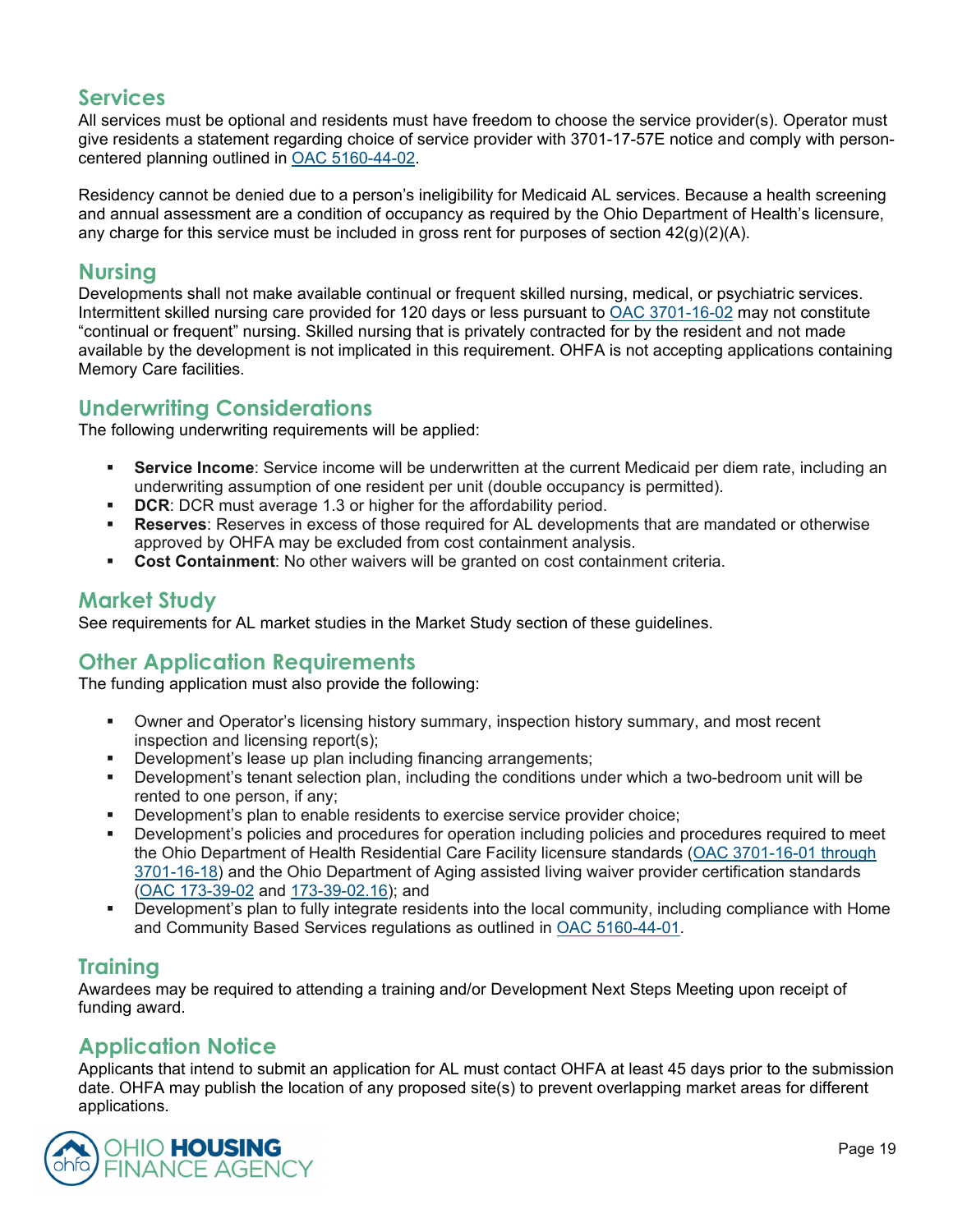# **Waiver**

OHFA may waive any requirement(s) for proposals that do not use HTCs.

### **Information Sharing**

As permitted by law, applicants must consent to the sharing of information between all government agencies OHFA deems necessary for efficient compliance and oversight.

### **Legal**

All developments must maintain Residential Care Facility licensure issued by the Ohio Department of Health, Ohio Department of Aging certification as an AL Medicaid provider, and conform to all applicable laws existing and/or as may be enacted at any point during the affordability period.

### **Indemnification**

Owner must provide OHFA with an unlimited indemnification in all property operations and with regard to the performance of all services provided to the residents regardless of whether owner provides the services to the residents or contracts with another entity to provide the services. The resident rental agreement must include preapproved hold harmless language in favor of OHFA with regard to any and all matters.

### **Disclaimer**

OHFA makes no representation as to Internal Revenue Service eligibility of proposed developments. Developments must provide a legal opinion. In the event that a development proposes continual or frequent skilled nursing, medical, or psychiatric services, OHFA may require a private letter ruling at developer expense.

OHFA makes no representation as to the availability of AL Waivers or of any applicant's eligibility for that program.

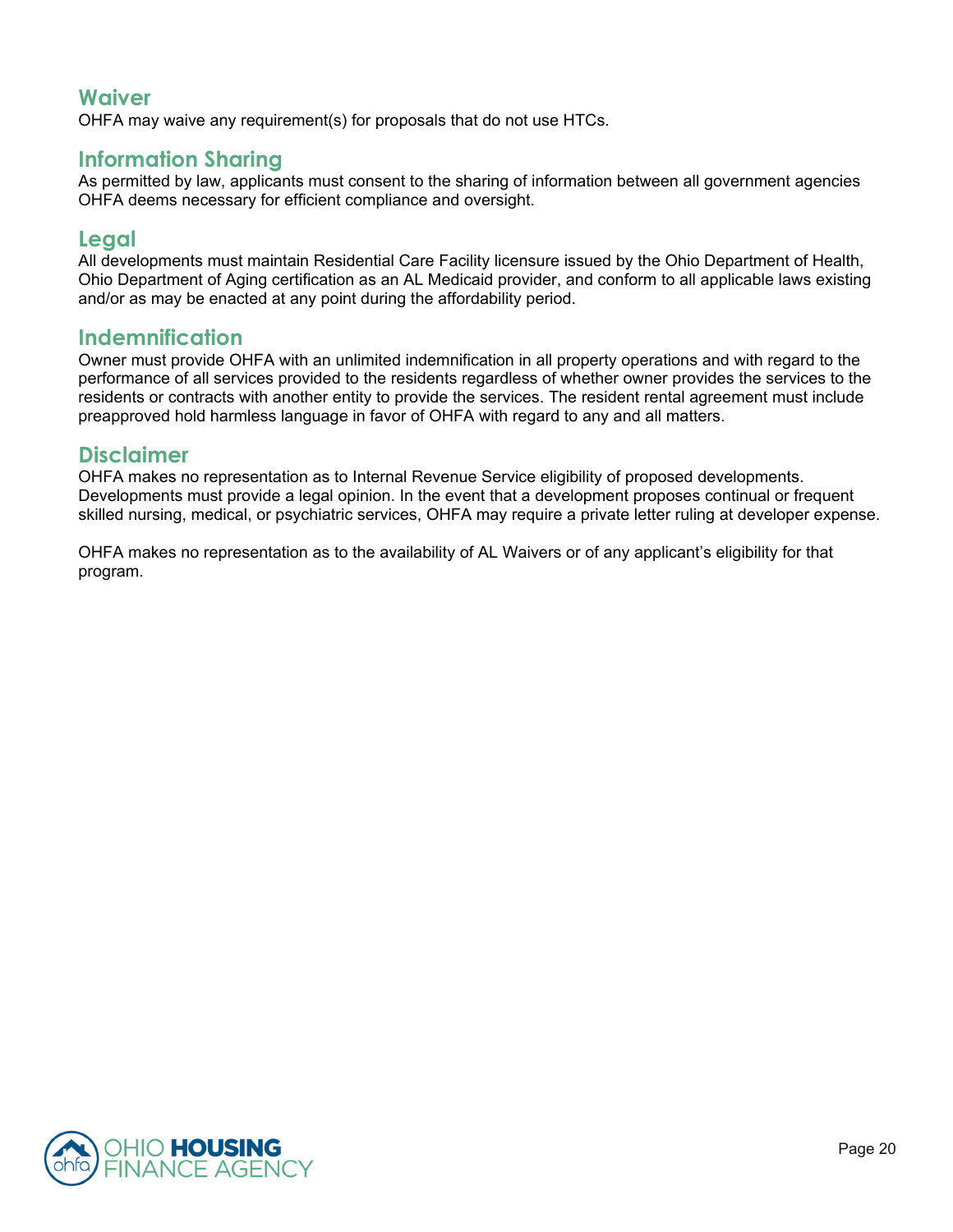# **Appendix A:**

# **OHFA PCNA Table of Contents**

This PCNA Table of Contents template must be used in all PCNAs submitted to OHFA. All items in the TOC must be included in the PCNA. If an item is not applicable, it must be stated as such.

| <b>Section</b>                                                                                                                                                                                                                                                                   | Page # |
|----------------------------------------------------------------------------------------------------------------------------------------------------------------------------------------------------------------------------------------------------------------------------------|--------|
| 1. Executive Summary                                                                                                                                                                                                                                                             |        |
| 1.1 General description of property (use, size, age, location, construction<br>type, design style, occupancy status)                                                                                                                                                             |        |
| 1.2 Name of consultant preparing the PCNA                                                                                                                                                                                                                                        |        |
| 1.3 Name of user of the PCNA                                                                                                                                                                                                                                                     |        |
| 1.4 User's position with respect to the subject property                                                                                                                                                                                                                         |        |
| 1.5 Date of the site visit                                                                                                                                                                                                                                                       |        |
| 1.6 General physical condition                                                                                                                                                                                                                                                   |        |
| 1.6(a) Subject property's general physical condition                                                                                                                                                                                                                             |        |
| 1.6(b) Summary of the apparent level of preventive maintenance exercised                                                                                                                                                                                                         |        |
| 1.6(c) Summary of any significant deferred maintenance                                                                                                                                                                                                                           |        |
| 1.6(d) Schedule of material physical deficiencies                                                                                                                                                                                                                                |        |
| 1.6(e) Any significant capital improvements that are pending, in-progress, or were<br>recently implemented                                                                                                                                                                       |        |
| 1.6(f) Any significant findings resulting from research (This should include material<br>life-safety code and building code violations)                                                                                                                                          |        |
| 1.7 Opinions of costs                                                                                                                                                                                                                                                            |        |
| Present the aggregate sum of opinions of costs segregated between<br>immediate and short-term costs.                                                                                                                                                                             |        |
| 1.8 Deviations from ASTM E2018-15                                                                                                                                                                                                                                                |        |
| 1.9 Consultant/Field Observer relationship                                                                                                                                                                                                                                       |        |
| 1.10 Recommendations/Discussions                                                                                                                                                                                                                                                 |        |
| 1.10(a) Briefly identify those components and systems necessitating further study,<br>research, testing, intrusive survey, or exploratory probing.                                                                                                                               |        |
| 1.10(b) This section also may be used to discuss any obvious major deviations from<br>the subject property description provided by the user to the consultant, ongoing<br>repairs or improvements, or other relevant issues.                                                     |        |
| 2. Purpose and Scope                                                                                                                                                                                                                                                             |        |
| 2.1 Provide a short paragraph specifically stating the purpose the PCNA<br>should serve and the client's position with respect to the real estate<br>transaction. If the client does not disclose the PCNA's purpose or its role to<br>the consultant, the PCNA should so state. |        |
| 2.2 Identify the improvements that comprise the subject property.                                                                                                                                                                                                                |        |
| 2.3 Provide an outline of the scope of work completed for the PCNA and<br>methods utilized.                                                                                                                                                                                      |        |
| 2.4 If there were any constraints preventing the consultant from performing<br>the PCNA in accordance with this outline, these constraints should be<br>identified.                                                                                                              |        |
| 3. System Descriptions and Observations                                                                                                                                                                                                                                          |        |
| <b>OHIO HOUSING</b><br><b>FINANCE AGENCY</b>                                                                                                                                                                                                                                     |        |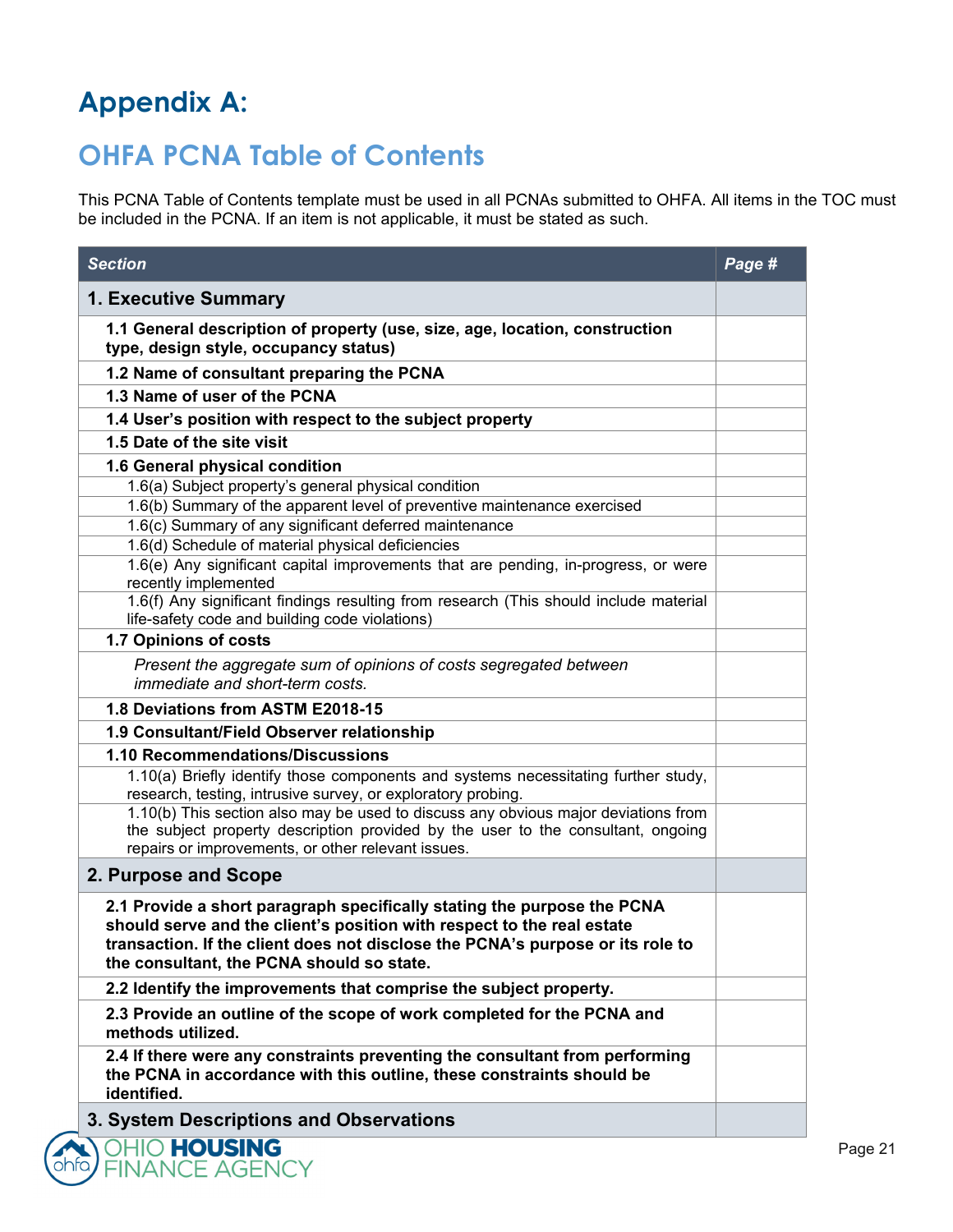| For each major building system listed in the OHFA EUL Table, provide a brief<br>description of each system and its components and observed physical deficiencies,<br>if any. Please notate with corresponding numbers listed in the EUL Table. Include<br>both:<br>The item's Estimated Useful Life (based on the OHFA EUL table) and<br>$\bullet$<br>Remaining Useful Life; and<br>The item's current physical condition, stated as "good", "fair", or "poor".<br>$\bullet$<br>This list should not be considered all-inclusive. Conversely, some items may not be |  |
|---------------------------------------------------------------------------------------------------------------------------------------------------------------------------------------------------------------------------------------------------------------------------------------------------------------------------------------------------------------------------------------------------------------------------------------------------------------------------------------------------------------------------------------------------------------------|--|
| applicable to the subject property and should be noted as such.<br>4. Document Reviews and Interviews                                                                                                                                                                                                                                                                                                                                                                                                                                                               |  |
| Identify any material information relating to physical deficiencies of the subject<br>property resulting from the review of documents and interviews conducted.                                                                                                                                                                                                                                                                                                                                                                                                     |  |
| <b>5. Additional Considerations</b>                                                                                                                                                                                                                                                                                                                                                                                                                                                                                                                                 |  |
| Identify any material additional considerations or out of scope considerations that<br>are included in the PCNA. This may include:<br>Capital improvements, enhancements, or upgrades to building components,<br>$\bullet$<br>systems, or finishes; and/or<br>Improvements, capital expenditures, repairs, maintenance and other activities<br>$\bullet$<br>that are or may be required at a future date, except as needed in the review<br>of short term and long term needs; and/or<br>Environmental considerations, such as mold, asbestos, or lead-based paint. |  |
| <b>6. Opinions of Costs</b>                                                                                                                                                                                                                                                                                                                                                                                                                                                                                                                                         |  |
| 6.1 Identification of material physical deficiencies and suggested remedies,<br>including opinions of costs.                                                                                                                                                                                                                                                                                                                                                                                                                                                        |  |
| For each material physical deficiency, the consultant should provide a<br>suggested remedy, which may include recommending further research or<br>testing, or both, if appropriate in the consultant's opinion.                                                                                                                                                                                                                                                                                                                                                     |  |
| Opinions of costs should be provided for material physical deficiencies and not<br>for repairs or improvements that could be classified as: (1) cosmetic or<br>decorative; (2) part or parcel of a building renovation program (3) tenant<br>improvements/finishes; (4) enhancements to reposition the subject property in<br>the marketplace; (5) for warranty transfer purposes; or (6) routine or normal<br>preventive maintenance, or a combination thereof.                                                                                                    |  |
| Identify all Immediate Repairs as occurring in year zero and project the<br>expected reserve requirements necessary for at least the following 20 years of<br>operations.                                                                                                                                                                                                                                                                                                                                                                                           |  |
| 6.1(a) Immediate Costs (table)                                                                                                                                                                                                                                                                                                                                                                                                                                                                                                                                      |  |
| Identify each material physical deficiency, suggested remedy, and opinion of<br>cost.                                                                                                                                                                                                                                                                                                                                                                                                                                                                               |  |
| 6.1(b) Short-term Costs (table)                                                                                                                                                                                                                                                                                                                                                                                                                                                                                                                                     |  |
| Identify each material physical deficiency, suggested remedy, and opinion of<br>cost.                                                                                                                                                                                                                                                                                                                                                                                                                                                                               |  |
| 6.1(c) Replacement Reserves/Ongoing Physical Needs (table)                                                                                                                                                                                                                                                                                                                                                                                                                                                                                                          |  |
| Provide opinion of cost for all long-term capital expenses. Long-term capital<br>expenses are typically based on the expected useful life of the building<br>systems and components.                                                                                                                                                                                                                                                                                                                                                                                |  |
| 6.1(d) Costs for Additional Study                                                                                                                                                                                                                                                                                                                                                                                                                                                                                                                                   |  |

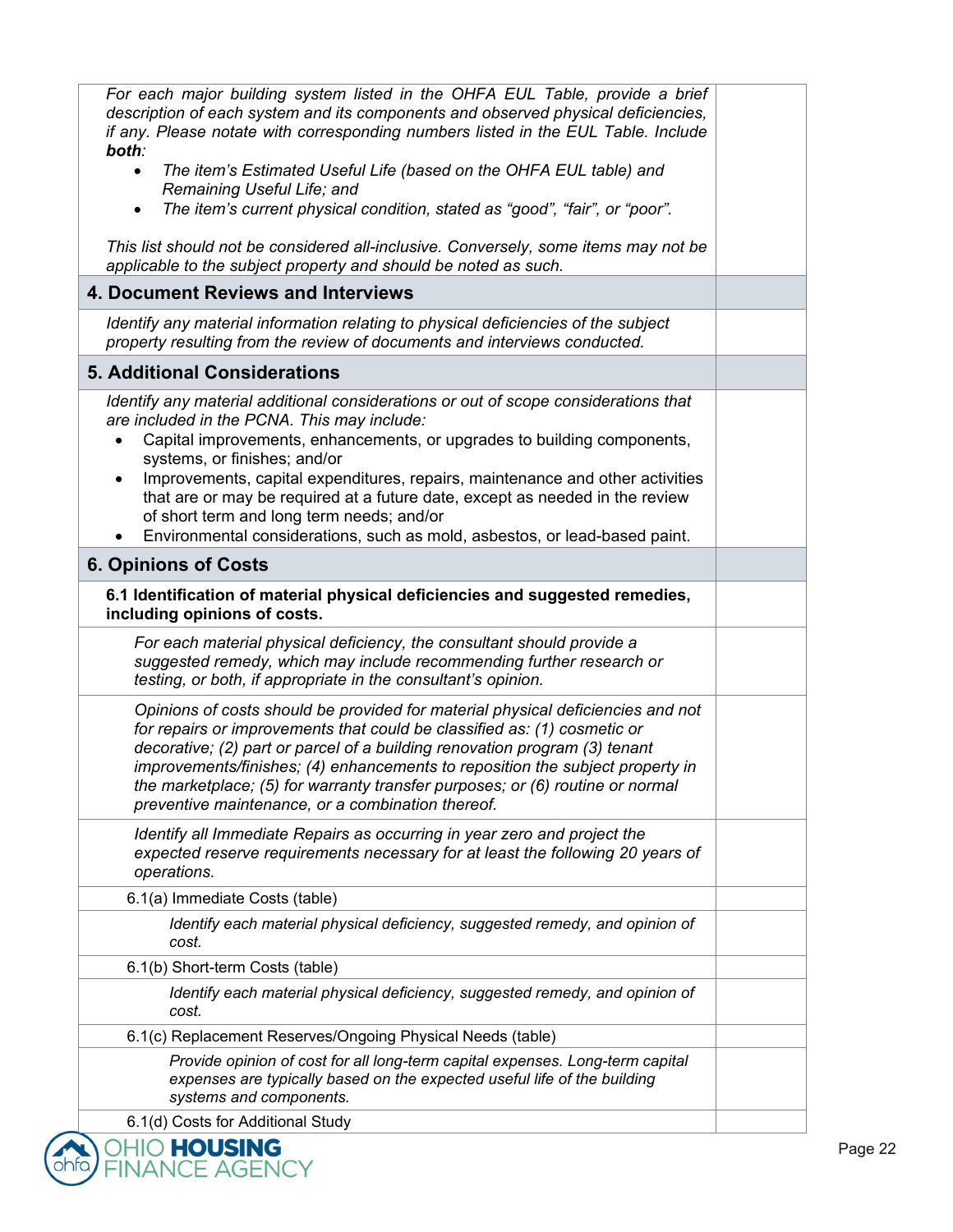| Provide the opinions of costs for additional study for any physical deficiencies<br>that warrant further study/research or design, testing, exploratory probing, and<br>exploration of various repair schemes, or a combination thereof, in order to<br>determine the appropriate suggested remedy or scope. |  |
|--------------------------------------------------------------------------------------------------------------------------------------------------------------------------------------------------------------------------------------------------------------------------------------------------------------|--|
| <b>7. Qualifications</b>                                                                                                                                                                                                                                                                                     |  |
| Provide the qualifications for the professionals contributing to and completing the<br>PCNA.                                                                                                                                                                                                                 |  |
| 8. Limiting Conditions                                                                                                                                                                                                                                                                                       |  |
| Provide all limiting conditions of the PCNA.                                                                                                                                                                                                                                                                 |  |
| 9. Exhibits                                                                                                                                                                                                                                                                                                  |  |
| 9.1 Representative photographs                                                                                                                                                                                                                                                                               |  |
| 9.2 Pre-survey questionnaire                                                                                                                                                                                                                                                                                 |  |
| 9.3 User/owner submitted documents                                                                                                                                                                                                                                                                           |  |
| 9.4 Photocopied plot plans, sketches, etc.                                                                                                                                                                                                                                                                   |  |
| 9.5 Inspected units list (unit number, size, accessibility)                                                                                                                                                                                                                                                  |  |
| 9.6 Other exhibits considered appropriate by the consultant                                                                                                                                                                                                                                                  |  |

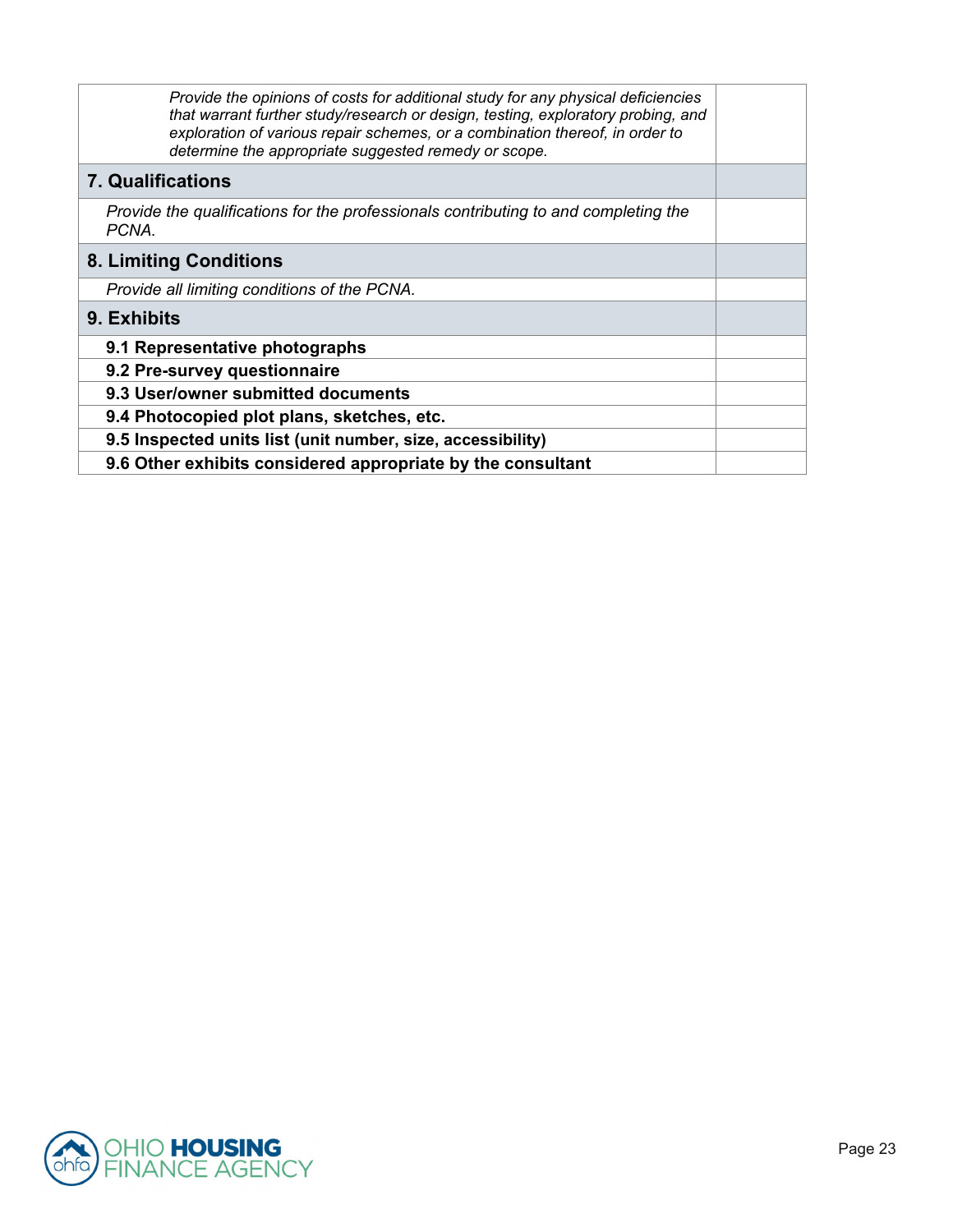# **Appendix B: OHFA Expected Useful Life Table**

| <b>System</b><br><b>Description</b> | Overall<br>General<br><b>Description</b> | Comp.    | Sub-<br>Comp. | <b>Component Description</b>                         | <b>Family</b> | <b>Senior</b> |
|-------------------------------------|------------------------------------------|----------|---------------|------------------------------------------------------|---------------|---------------|
| 3.1                                 |                                          |          |               | <b>Overall General Description</b>                   |               |               |
| 3.2                                 |                                          |          |               | <b>SYSTEM: SITE</b>                                  |               |               |
|                                     | 3.2.1                                    |          |               | <b>Topography</b>                                    |               |               |
|                                     | 3.2.2                                    |          |               | <b>Storm Water Drainage</b>                          |               |               |
|                                     |                                          | 3.2.2.1  |               | Catch basins, inlets, culverts                       | 50            | 50            |
|                                     |                                          | 3.2.2.2  |               | Marine or stormwater bulkhead                        | 35            | 35            |
|                                     |                                          | 3.2.2.3  |               | Earthwork, swales, drainways, erosion controls       | 50            | 50            |
|                                     |                                          | 3.2.2.4  |               | Storm drain lines                                    | 50            | 50            |
|                                     |                                          | 3.2.2.5  |               | Stormwater mgmt ponds                                | 50            | 50            |
|                                     |                                          | 3.2.2.6  |               | Fountains, pond aerators                             | 15            | 15            |
|                                     | 3.2.3                                    |          |               | <b>Access and Egress</b>                             |               |               |
|                                     |                                          | 3.2.3.1  |               | Security gate - lift arm                             | 10            | 10            |
|                                     |                                          | 3.2.3.2  |               | Security gate - rolling gate                         | 15            | 15            |
|                                     | 3.2.4                                    |          |               | <b>Paving, Curbing and Parking</b>                   |               |               |
|                                     |                                          | 3.2.4.1  |               | <b>Asphalt Pavement</b>                              | 25            | 25            |
|                                     |                                          | 3.2.4.2  |               | <b>Asphalt Seal Coat</b>                             | 5             | $\sqrt{5}$    |
|                                     |                                          | 3.2.4.3  |               | <b>Concrete Pavement</b>                             | 50            | 50            |
|                                     |                                          | 3.2.4.4  |               | Curbing, Asphalt                                     | 25            | 25            |
|                                     |                                          | 3.2.4.5  |               | Curbing, Concrete                                    | 50            | 50            |
|                                     |                                          | 3.2.4.6  |               | Parking, Gravel Surfaced                             | 15            | 15            |
|                                     |                                          | 3.2.4.7  |               | Permeable Paving Systems (brick, concrete<br>pavers) | 30            | 30            |
|                                     |                                          | 3.2.4.8  |               | Striping and Marking                                 | 15            | 15            |
|                                     |                                          | 3.2.4.9  |               | Signage, Roadway / Parking                           | 15            | 15            |
|                                     |                                          | 3.2.4.10 |               | Carports, wood frame                                 | 30            | 30            |
|                                     |                                          | 3.2.4.11 |               | Carports, metal frame                                | 40            | 40            |
|                                     | 3.2.5                                    |          |               | Flatwork (walks, plazas, terraces, patios)           |               |               |
|                                     |                                          | 3.2.5.1  |               | Asphalt                                              | 25            | 25            |
|                                     |                                          | 3.2.5.2  |               | Concrete                                             | 50            | 50            |
|                                     |                                          | 3.2.5.3  |               | Gravel                                               | 15            | 15            |
|                                     |                                          | 3.2.5.4  |               | Permeable Paving (brick, concrete pavers)            | 30            | 30            |
|                                     | 3.2.6                                    |          |               | <b>Landscaping and Appurtenances</b>                 |               |               |
|                                     |                                          | 3.2.6.1  |               | Fencing, chain-link                                  | 40            | 40            |
|                                     |                                          | 3.2.6.2  |               | Fencing, wood picket                                 | 15            | 20            |
|                                     |                                          | 3.2.6.3  |               | Fencing, wood board (=>1"x 6")                       | 20            | 25            |
|                                     |                                          | 3.2.6.4  |               | Fencing, wrought Iron                                | 60            | 60            |
|                                     |                                          | 3.2.6.5  |               | Fencing, steel or aluminum                           | 20            | 25            |

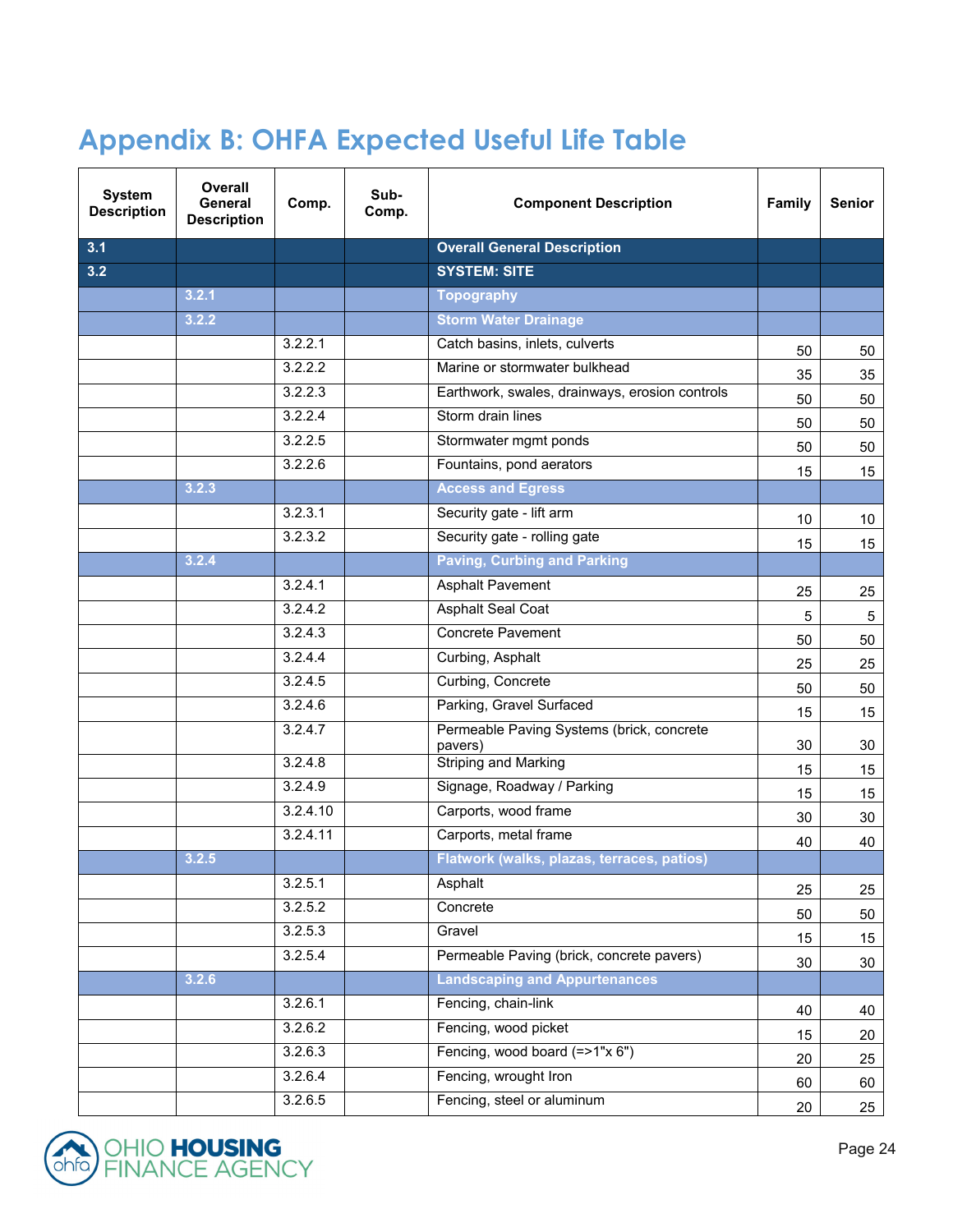|                                  | 3.2.6.6  |            | Fencing, concrete Masonry unit (CMU)                        | 30 | 30              |
|----------------------------------|----------|------------|-------------------------------------------------------------|----|-----------------|
|                                  | 3.2.6.7  |            | Fencing, PVC                                                | 15 | 20              |
|                                  | 3.2.6.8  |            | Signage, Entrance/Monument                                  | 25 | 25              |
|                                  | 3.2.6.9  |            | <b>Mail Kiosk</b>                                           | 15 | 20              |
|                                  | 3.2.6.10 |            | Retaining Walls, heavy block (50-80 lb)                     | 60 | 60              |
|                                  | 3.2.6.11 |            | Retaining Walls, re-inforced concrete masonry<br>unit (CMU) | 40 | 40              |
|                                  | 3.2.6.12 |            | Retaining Walls, treated timber                             | 25 | 25              |
|                                  | 3.2.6.13 |            | Storage sheds                                               | 30 | 30              |
| 3.2.7                            |          |            | <b>Recreational Facilities</b>                              |    |                 |
|                                  | 3.2.7.1  |            | Sport Court- asphalt                                        | 25 | 25              |
|                                  | 3.2.7.2  |            | Sport Court- synthetic                                      | 15 | 20              |
|                                  | 3.2.7.3  |            | Sport Court-hardwood                                        | 50 | 50              |
|                                  | 3.2.7.4  |            | Tot Lot (playground equipment)                              | 10 | 15              |
|                                  | 3.2.7.5  |            | Tot Lot- loose ground cover                                 | 3  | $\sqrt{5}$      |
|                                  | 3.2.7.6  |            | Pool Deck                                                   | 15 | 15              |
|                                  | 3.2.7.7  |            | Pool/Spa Plastic Liner                                      | 8  | 8               |
|                                  | 3.2.7.8  |            | Pool/Spa pumps and equipment                                | 10 | 10              |
|                                  | 3.2.7.9  |            | Decks-treated lumber                                        | 20 | 20              |
|                                  | 3.2.7.10 |            | Decks-composite                                             | 50 | 50              |
| 3.2.8                            |          |            | <b>Site Utilities</b>                                       |    |                 |
|                                  | 3.2.8.1  |            | <b>Site Utilities-Water</b>                                 |    |                 |
|                                  |          | 3.2.8.1.1  | <b>Water Mains/Valves</b>                                   | 50 | 50              |
|                                  |          | 3.2.8.1.2  | <b>Water Tower</b>                                          | 50 | 50              |
|                                  |          | 3.2.8.1.3  | <b>Irrigation System</b>                                    | 25 | 25              |
|                                  | 3.2.8.2  |            | <b>Site Utilities-Electric</b>                              |    |                 |
|                                  |          | 3.2.8.2.1  | Electric distribution center                                | 40 | 40              |
|                                  |          | 3.2.8.2.2  | Electric distribution lines                                 | 40 | 40              |
|                                  |          | 3.2.8.2.3  | Transformer                                                 | 30 | 30              |
|                                  |          | 3.2.8.2.4  | <b>Emergency Generator</b>                                  | 25 | 25              |
|                                  |          | 3.2.8.2.5  | Solar Photovoltaic panels                                   | 15 | 15              |
|                                  |          | 3.2.8.2.6  | Photovoltaic Inverters                                      | 10 | 10              |
|                                  |          | 3.2.8.2.7  | Pole mounted lights                                         | 25 | 25              |
|                                  |          | 3.2.8.2.8  | <b>Ground lighting</b>                                      | 10 | $10$            |
|                                  |          | 3.2.8.2.9  | <b>Building Mounted Lighting</b>                            | 10 | 10 <sup>°</sup> |
|                                  |          | 3.2.8.2.10 | Building Mounted High Intensity Discharge (HID)<br>Lighting | 10 | 20              |
|                                  | 3.2.8.3  |            | <b>Site Utilities-Gas</b>                                   |    |                 |
|                                  |          | 3.2.8.3.1  | <b>Gas Main</b>                                             | 40 | 40              |
|                                  |          | 3.2.8.3.2  | <b>Gas Supply Lines</b>                                     | 40 | 40              |
|                                  |          | 3.2.8.3.3  | Site Propane, Storage & Distribution                        | 35 | 35              |
|                                  |          | 3.2.8.3.4  | Gas lights/fire pits                                        | 20 | 20              |
|                                  | 3.2.8.4  |            | <b>Site Utilities-Sewer</b>                                 |    |                 |
|                                  |          | 3.2.8.4.1  | <b>Sanitary Sewer lines</b>                                 | 50 | 50              |
|                                  |          | 3.2.8.4.2  | Sanitary waste treatment system                             | 40 | 40              |
| $\mathbf{A}$ is the $\mathbf{A}$ |          |            |                                                             |    |                 |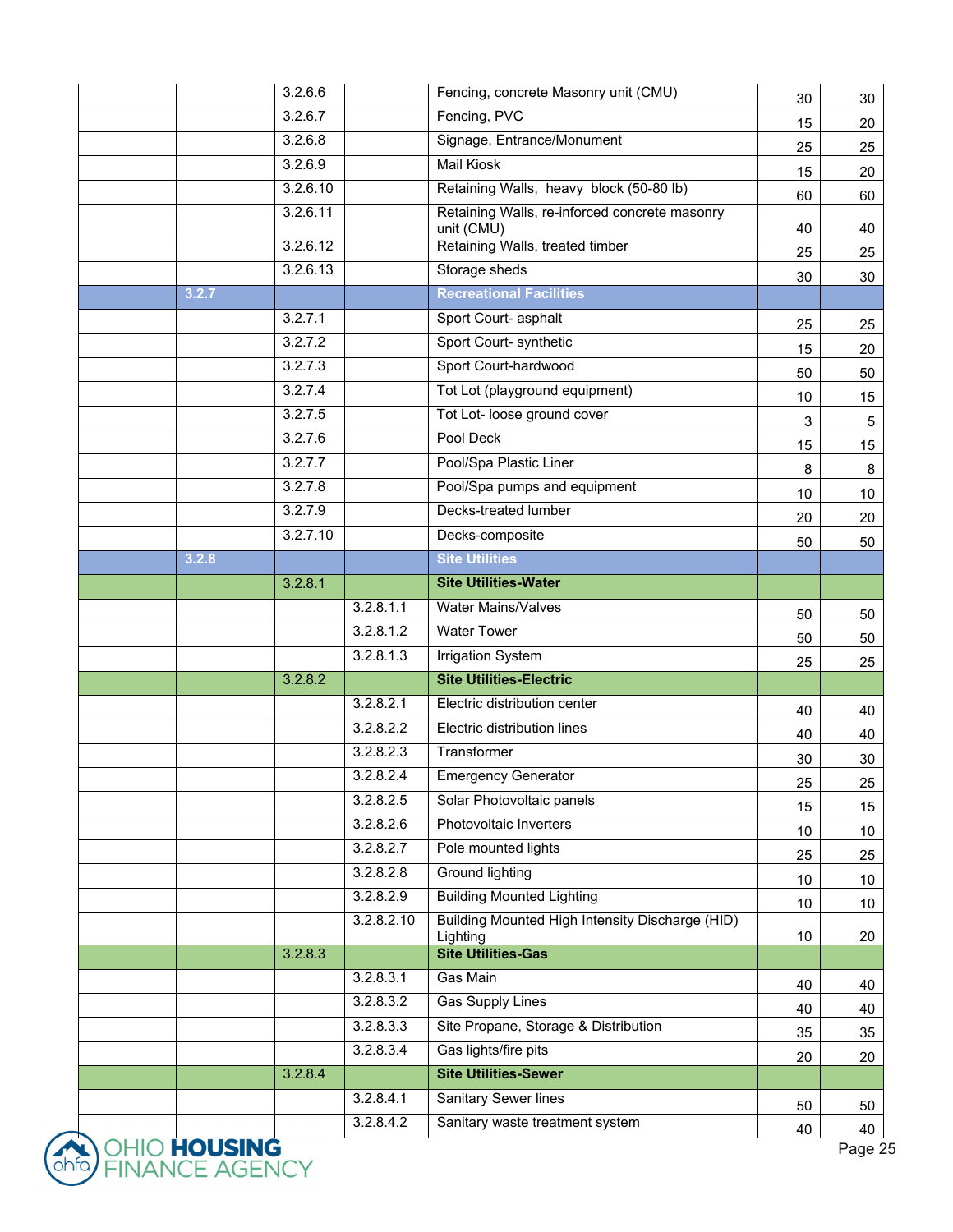|     |       |         | 3.3.2.4.5 | Paints and stains, exterior                                            | 8   | 8               |
|-----|-------|---------|-----------|------------------------------------------------------------------------|-----|-----------------|
|     |       |         | 3.3.2.4.4 | Building wraps & moisture resistant barriers                           | 50  | 50              |
|     |       |         | 3.3.2.4.3 | Wood waterproofing and sealants                                        | 10  | 10              |
|     |       |         | 3.3.2.4.2 | <b>Concrete/Masonry Sealants</b>                                       | 10  | 10 <sup>1</sup> |
|     |       |         | 3.3.2.4.1 | Caulking and Sealing                                                   | 15  | 15              |
|     |       | 3.3.2.4 |           | <b>Flashing &amp; Moisture Protection</b>                              |     |                 |
|     |       |         | 3.3.2.3.4 | Reinforced concrete deck                                               | 100 | 100             |
|     |       |         | 3.3.2.3.3 | Steel frame and sheet metal or insulated panel<br>sheathing            | 100 | 100             |
|     |       |         | 3.3.2.3.2 | Tie downs, clips, braces, straps, hangers                              | 75  | 75              |
|     |       |         | 3.3.2.3.1 | Wood frame and board or plywood sheathing                              | 75  | 75              |
|     |       | 3.3.2.3 |           | <b>Roof Frame &amp; Sheathing</b>                                      |     |                 |
|     |       |         | 3.3.2.2.5 | Crawl space, (de)pressurization, fans, pumps,<br>radon gas alarms      | 10  | 10              |
|     |       |         | 3.3.2.2.4 | Penetrations, caulking/sealing                                         | 15  | 15              |
|     |       |         | 3.3.2.2.3 | Vapor Barrier (VDR) ground or underfloor                               | 30  | 30              |
|     |       |         | 3.3.2.2.2 | Vents, screens, covers                                                 | 30  | 30              |
|     |       |         | 3.3.2.2.1 | Sealed crawl space system                                              | 40  | 40              |
|     |       | 3.3.2.2 |           | <b>Crawl Spaces, Envelope Penetrations</b>                             |     |                 |
|     |       |         | 3.3.2.1.6 | Solid Masonry (obsolete)                                               | 100 | 100             |
|     |       |         | 3.3.2.1.5 | Reinforced masonry, concrete masonry units<br>(CMUs)                   | 100 | 100             |
|     |       |         | 3.3.2.1.4 | Reinforced concrete                                                    | 100 | 100             |
|     |       |         | 3.3.2.1.3 | Steel, beams, trusses                                                  | 100 | 100             |
|     |       |         | 3.3.2.1.2 | Tie downs, clips, braces, straps, hangers, shear<br>walls/panels       | 75  | 75              |
|     |       |         | 3.3.2.1.1 | Wood, timbers, dimensioned lumber, laminated<br>beams, trusses         | 100 | 100             |
|     |       | 3.3.2.1 |           | <b>Framing System, Floors &amp; Walls</b>                              |     |                 |
|     | 3.3.2 |         |           | <b>Building Frame</b>                                                  |     |                 |
|     |       | 3.3.1.7 |           | Foundation suction, drainage, moisture or radon<br>gas controls/alarms | 10  | 10              |
|     |       | 3.3.1.6 |           | Foundation Waterproofing                                               | 40  | 40              |
|     |       | 3.3.1.5 |           | Piers, treated timber post/pole                                        | 40  | 40              |
|     |       | 3.3.1.4 |           | Piers, reinforced concrete footer and CMU pier                         | 100 | 100             |
|     |       | 3.3.1.3 |           | Continuous reinforced concrete footer and CMU<br>stem wall             | 100 | 100             |
|     |       | 3.3.1.2 |           | Slab, post tensioned                                                   | 100 | 100             |
|     |       | 3.3.1.1 |           | Slab, reinforced concrete                                              | 100 | 100             |
|     | 3.3.1 |         |           | <b>Foundation</b>                                                      |     |                 |
| 3.3 |       |         |           | <b>SYSTEM: BUILDING FRAME AND ENVELOPE</b>                             |     |                 |
|     |       |         | 3.2.8.5.4 | Composting, organic recycling equipment                                | 10  | 10              |
|     |       |         | 3.2.8.5.3 | Recycling containers/equipment                                         | 15  | 15              |
|     |       |         | 3.2.8.5.2 | Compactors (exterior, commercial grade)                                | 20  | 20              |
|     |       |         | 3.2.8.5.1 | Dumpsters                                                              | 15  | 15              |
|     |       | 3.2.8.5 |           | <b>Site Utilities-Trash</b>                                            |     |                 |
|     |       |         | 3.2.8.4.3 | <b>Lift Station</b>                                                    | 50  | 50              |

 $ohf\overline{a}$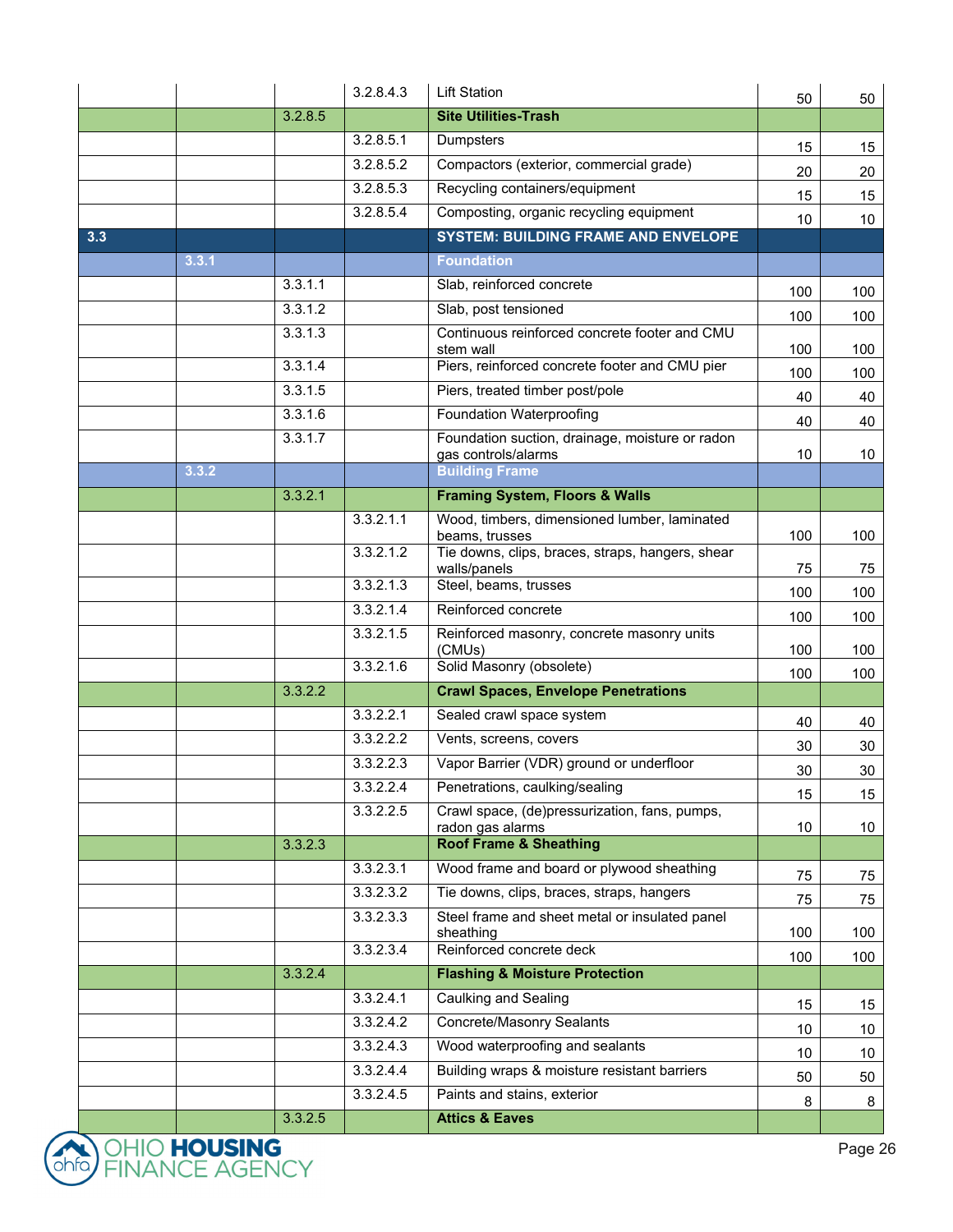|       |         | 3.3.2.5.1              | Screened gable end or soffit Vents                                         | 30 | 30              |
|-------|---------|------------------------|----------------------------------------------------------------------------|----|-----------------|
|       |         | 3.3.2.5.2              | Roof vents, passive                                                        | 40 | 40              |
|       |         | 3.3.2.5.3              | Roof Vents, powered                                                        | 20 | 20              |
|       | 3.2.2.6 |                        | <b>Insulation</b>                                                          |    |                 |
|       |         | 3.3.2.6.1              | Loose fill, fibre glass, cellulose, mineral wool                           | 50 | 50              |
|       |         | 3.3.2.6.2              | Batts, blankets, rolls, fibre glass or mineral wool                        | 60 | 60              |
|       |         | 3.3.2.6.3              | Rigid foam board                                                           | 60 | 60              |
|       |         | 3.3.2.6.4              | Sprayed foam                                                               | 60 | 60              |
|       | 3.3.2.7 |                        | <b>Exterior Stairs, Rails, Balconies/Porches,</b><br><b>Canopies</b>       |    |                 |
|       |         | 3.3.2.7.1              | Exterior Stairs, wood frame/stringer                                       | 30 | 30              |
|       |         | 3.3.2.7.2              | <b>Exterior Stair Tread-wood</b>                                           | 15 | 15              |
|       |         | 3.3.2.7.3              | Exterior Stairs-steel frame/stringer                                       | 40 | 40              |
|       |         | 3.3.2.7.4              | Exterior Stair Tread-metal, concrete filled                                | 20 | 20              |
|       |         | 3.3.2.7.5              | <b>Exterior Stairs, Concrete</b>                                           | 50 | 50              |
|       |         | 3.3.2.7.6              | Fire escapes, metal                                                        | 50 | 50              |
|       |         | 3.3.2.7.7              | Balcony/Porch, wood frame                                                  | 25 | 25              |
|       |         | 3.3.2.7.8              | Balcony/Porch, steel frame or concrete                                     | 40 | 40              |
|       |         | 3.3.2.7.9              | Balcony/Porch, wood decking                                                | 20 | 20              |
|       |         | 3.3.2.7.10             | Balcony/Porch, composite decking                                           | 50 | 50              |
|       |         | 3.3.2.7.11             | Railings, wood                                                             | 20 | 20              |
|       |         | 3.3.2.7.12             | Railings, metal                                                            | 50 | 50              |
|       |         | 3.3.2.7.13             | Railings, composite                                                        | 50 | 50              |
|       |         | 3.3.2.7.14             | Canopy, Concrete                                                           | 50 | 50              |
|       |         | 3.3.2.7.15             | Canopy, Wood/Metal                                                         | 40 | 40              |
|       | 3.3.2.8 |                        | <b>Exterior Doors &amp; Entry Systems</b>                                  |    |                 |
|       |         | 3.3.2.8.1              | Unit Entry Door, Exterior, solid wood/metal clad                           | 25 | 30              |
|       |         | 3.3.2.8.2              | Common Exterior Door, aluminum and glass                                   | 30 | 30              |
|       |         | 3.3.2.8.3              | Common Exterior Door, solid wood /metal clad                               | 25 | 25              |
|       |         | 3.3.2.8.4              | Storm/Screen Doors                                                         | 5  | 10 <sup>°</sup> |
|       |         | 3.3.2.8.5              | <b>Sliding Glass Doors</b>                                                 |    | 30              |
|       |         |                        |                                                                            | 25 |                 |
|       |         | 3.3.2.8.6              | French or Atrium Doors, wood/metal clad                                    | 25 | 30              |
|       |         | 3.3.2.8.7              | <b>Automatic Entry Doors</b>                                               | 30 | 30              |
|       |         | 3.3.2.8.8              | <b>Commercial Entry Systems</b>                                            | 50 | 50              |
|       |         | 3.3.2.8.9              | <b>Overhead Door</b>                                                       | 30 | 30              |
|       |         | 3.3.2.8.10             | Automatic Opener, overhead door                                            | 20 | 20              |
| 3.3.3 |         |                        | <b>Façades or Curtainwall</b>                                              |    |                 |
|       | 3.3.3.1 |                        | <b>Sidewall System</b>                                                     |    |                 |
|       |         | 3.3.3.1.1              | <b>Aluminum Siding</b>                                                     | 40 | 40              |
|       |         | 3.3.3.1.2              | <b>Vinyl Siding</b>                                                        | 25 | 25              |
|       |         | 3.3.3.1.3              | <b>Cement Board Siding</b>                                                 | 45 | 45              |
|       |         | 3.3.3.1.4              | Plywood/Laminated Panels                                                   | 20 | 20              |
|       |         | 3.3.3.1.5<br>3.3.3.1.6 | Exterior Insulation Finishing System (EIFS)<br>Stucco, over wire mesh/lath | 30 | 30              |

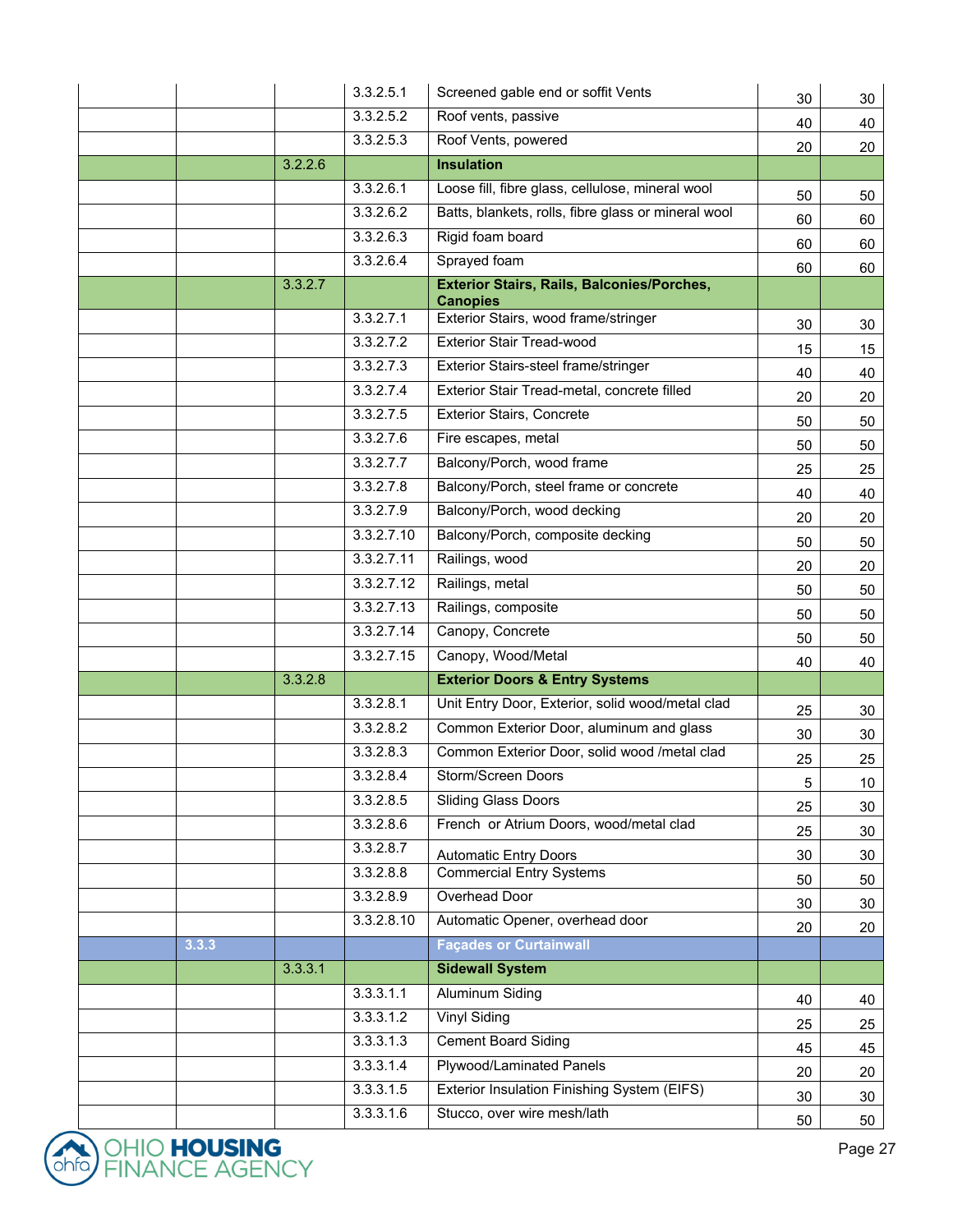|     |       |         | 3.3.3.1.7  | Metal/Glass Curtain Wall                                | 40 | 40 |
|-----|-------|---------|------------|---------------------------------------------------------|----|----|
|     |       |         | 3.3.3.1.8  | Precast Concrete Panel (tilt-up)                        | 60 | 60 |
|     |       |         | 3.3.3.1.9  | Brick/block veneer                                      | 60 | 60 |
|     |       |         | 3.3.3.1.10 | <b>Stone Veneer</b>                                     | 50 | 50 |
|     |       |         | 3.3.3.1.11 | <b>Glass Block</b>                                      | 50 | 50 |
|     |       |         | 3.3.3.1.12 | Cedar/Redwood shakes, clapboard                         | 50 | 50 |
|     |       |         | 3.3.3.1.13 | Pine board, clapboard                                   | 50 | 50 |
|     |       | 3.3.3.2 |            | <b>Windows</b>                                          |    |    |
|     |       |         | 3.3.3.2.1  | Wood, (dbl, sgl hung, casement, awning, sliders)        | 35 | 45 |
|     |       |         | 3.3.3.2.2  | Wood, fixed pane, picture                               | 40 | 45 |
|     |       |         | 3.3.3.2.3  | Aluminum                                                | 35 | 40 |
|     |       |         | 3.3.3.2.4  | Vinyl                                                   | 30 | 30 |
|     |       |         | 3.3.3.2.5  | Vinyl/Alum Clad Wood                                    | 50 | 50 |
|     |       |         | 3.3.3.2.6  | Storm/Screen Windows                                    | 7  | 15 |
|     | 3.3.4 |         |            | <b>Roofing and Roof Drainage</b>                        |    |    |
|     |       | 3.3.4.1 |            | <b>Sloped Roofs</b>                                     |    |    |
|     |       |         | 3.3.4.1.1  | <b>Asphalt Shingle</b>                                  | 20 | 20 |
|     |       |         | 3.3.4.1.2  | Metal                                                   | 50 | 50 |
|     |       |         | 3.3.4.1.3  | Slate shingle                                           | 75 | 75 |
|     |       |         | 3.3.4.1.4  | Clay/cementitious barrel tile                           | 60 | 60 |
|     |       |         | 3.3.4.1.5  | Wood Shingle, Cedar Shakes/Shingles                     | 25 | 25 |
|     |       | 3.3.4.2 |            | <b>Low Slope/Flat Roofs</b>                             |    |    |
|     |       |         | 3.3.4.2.1  | Low slope-Built-up Roof, with gravel finish             | 20 | 20 |
|     |       |         | 3.3.4.2.2  | Low slope-Built-up Roof, no mineral or gravel<br>finish | 10 | 10 |
|     |       |         | 3.3.4.2.3  | Low slope-Adhered rubber membrane, (EPDM)               | 15 | 15 |
|     |       |         | 3.3.4.2.4  | Low slope-Thermoplastic membrane, (TPO, vinyl)          | 15 | 15 |
|     |       |         | 3.3.4.2.5  | Low slope-Rubberized/elastomeric white/cool roof        | 15 | 15 |
|     |       | 3.3.4.3 |            | Roof Drainage, Trim & Accessories                       |    |    |
|     |       |         | 3.3.4.3.1  | Gutters/Downspouts, aluminum                            | 20 | 20 |
|     |       |         | 3.3.4.3.2  | Gutters/Downspouts, copper                              | 50 | 50 |
|     |       |         | 3.3.4.3.3  | Low slope-roof drains, scuppers                         | 30 | 30 |
|     |       |         | 3.3.4.3.4  | Soffits, Wood, Vinyl, Metal                             | 20 | 20 |
|     |       |         | 3.3.4.3.5  | Fascia, Wood, Vinyl                                     | 20 | 20 |
|     |       |         | 3.3.4.3.6  | Roof Hatch                                              | 30 | 30 |
|     |       |         | 3.3.4.3.7  | Service Door                                            | 30 | 30 |
|     |       |         | 3.3.4.3.8  | Roof Skylight                                           | 30 | 30 |
| 3.4 |       |         |            | <b>SYSTEM: Mech.-Elect.-Plumbing</b>                    |    |    |
|     | 3.4.1 |         |            | <b>Plumbing</b>                                         |    |    |
|     |       | 3.4.1.1 |            | <b>Water Supply and Waste Piping</b>                    |    |    |
|     |       |         | 3.4.1.1.1  | PVC/CPVC pipe, supply and waste                         | 75 | 75 |
|     |       |         | 3.4.1.1.2  | Copper/brass hard pipe, supply                          | 75 | 75 |
|     |       |         | 3.4.1.1.3  | Copper Tube, supply                                     | 50 | 50 |
|     |       |         | 3.4.1.1.4  | Galvanized pipe, supply                                 | 40 | 40 |

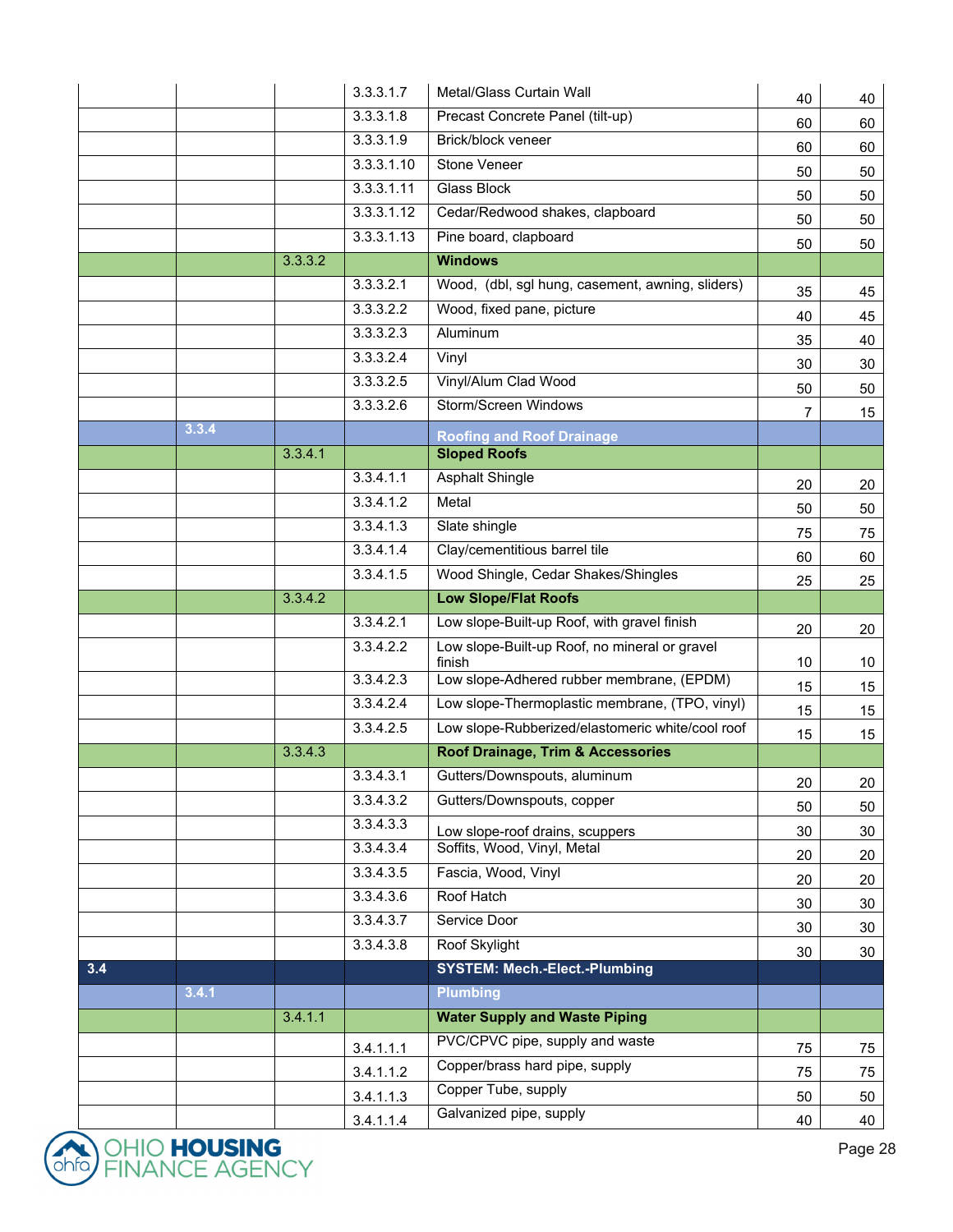|       |         | 3.4.1.1.5              | Cast iron sanitary waste                                      | 75       | 75       |
|-------|---------|------------------------|---------------------------------------------------------------|----------|----------|
|       |         | 3.4.1.1.6              | Domestic Cold Water Pumps                                     | 20       | 20       |
|       |         | 3.4.1.1.7              | Sewage Ejectors                                               | 50       | 50       |
|       |         | 3.4.1.1.8              | <b>Commercial Sump Pump</b>                                   | 20       | 20       |
|       |         | 3.4.1.1.9              | <b>Residential Sump Pump</b>                                  | 15       | 15       |
|       |         | 3.4.1.1.10             | Water Softener/Filtration                                     | 15       | 15       |
|       | 3.4.1.2 |                        | <b>Domestic Water Heating</b>                                 |          |          |
|       |         | 3.4.1.2.1              | DHW circulating pumps                                         | 15       | 15       |
|       |         | 3.4.1.2.2              | DHW storage tanks                                             | 15       | 15       |
|       |         | 3.4.1.2.3              | Exchanger, in tank or boiler                                  | 15       | 15       |
|       |         | 3.4.1.2.4              | External tankless heater, gas or electric                     | 20       | 20       |
|       |         | 3.4.1.2.5              | Solar hot water                                               | 20       | 20       |
|       |         | 3.4.1.2.6              | Residential hot water heater, gas or electric                 | 12       | 15       |
|       |         | $3.\overline{4.1.2.7}$ | Flue, gas water heaters                                       | 35       | 35       |
|       | 3.4.1.3 |                        | <b>Fixtures</b>                                               |          |          |
|       |         | 3.4.1.3.1              | Faucets & valves                                              | 15       | 20       |
|       |         | 3.4.1.3.2              | Bath tubs & sinks, cast iron                                  | 75       | 75       |
|       |         | 3.4.1.3.3              | Bubs tubs & sinks, enameled or stainless steel,<br>fiberglass | 40       | 40       |
|       |         | 3.4.1.3.4              | Bath tubs & sinks, porcelain                                  | 50       | 50       |
|       |         | 3.4.1.3.5              | Toilets/bidets/urinals                                        | 40       | 40       |
|       |         | 3.4.1.3.6              | Flush valves                                                  | 10       | 15       |
|       |         | 3.4.1.3.7              | Tub/shower units or integrated assemblies                     | 30       | 30       |
| 3.4.2 |         |                        | <b>Centralized HVAC Systems</b>                               |          |          |
|       | 3.4.2.1 |                        | <b>Centralized Heating/Cooling Equipment</b>                  |          |          |
|       |         | 3.4.2.1.1              | Boilers, Oil Fired, Sectional                                 |          |          |
|       |         |                        |                                                               |          |          |
|       |         | 3.4.2.1.2              | Boilers, Gas/Dual Fuel, Sectional                             | 25       | 25       |
|       |         | 3.4.2.1.3              | Boilers, Gas/Dual Fuel, Low MBH                               | 25<br>30 | 25       |
|       |         | 3.4.2.1.4              | Boilers, Gas/Dual Fuel, High MBH                              |          | 30       |
|       |         | 3.4.2.1.5              | Boilers, Gas Fired Atmospheric                                | 40       | 40       |
|       |         | 3.4.2.1.6              | Boilers, Electric                                             | 25<br>20 | 25<br>20 |
|       |         | 3.4.2.1.7              | <b>Boiler Blowdown and Water Treatment</b>                    |          |          |
|       |         | 3.4.2.1.8              | <b>Boiler Room Pipe Insulation</b>                            | 25<br>25 | 25<br>25 |
|       |         | 3.4.2.1.9              | <b>Boiler Room Piping</b>                                     | 50       | 50       |
|       |         | 3.4.2.1.10             | <b>Boiler Room Valves</b>                                     |          |          |
|       |         | 3.4.2.1.11             | <b>Boiler Temperature Controls</b>                            | 25<br>15 | 25       |
|       |         | 3.4.2.1.12             | <b>Heat Exchanger</b>                                         | 35       | 15<br>35 |
|       |         | 3.4.2.1.13             | Combustion Air, Duct with Fixed Louvers                       | 30       | 30       |
|       |         | 3.4.2.1.14             | Combustion Air, Motor Louvers and Duct                        | 25       | 25       |
|       |         | 3.4.2.1.15             | <b>Combustion Waste Flue</b>                                  | 40       | 40       |
|       |         | 3.4.2.1.16             | Cooling tower                                                 |          |          |
|       |         | 3.4.2.1.17             | Chilling plant                                                | 25<br>20 | 25<br>20 |
|       |         | 3.4.2.1.18             | Steam supply station<br>Free standing chimney                 | 50       | 50       |

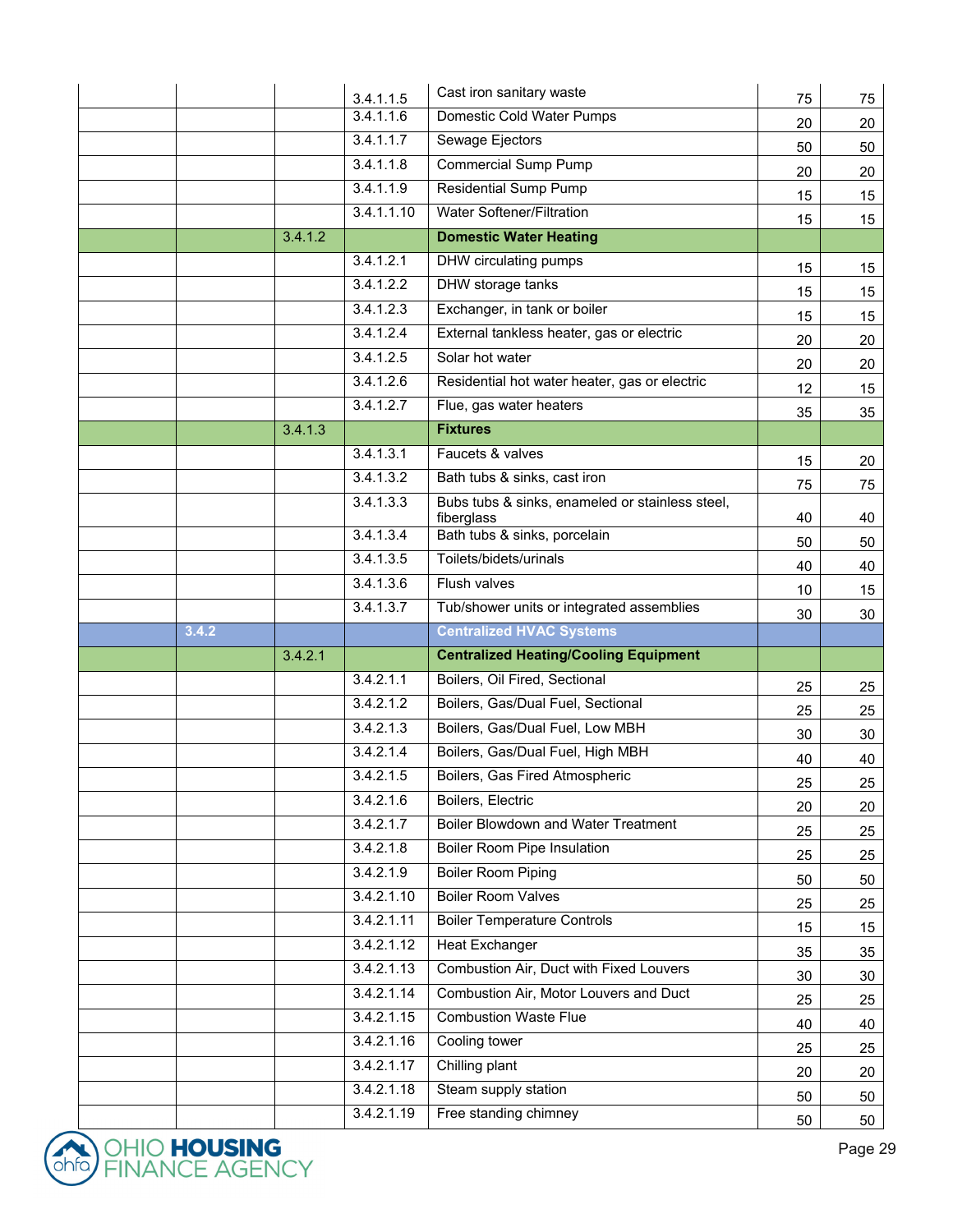|       | 3.4.2.2 |            | <b>Centralized Heat/Air/Fuel Distribution</b>                     |     |                 |
|-------|---------|------------|-------------------------------------------------------------------|-----|-----------------|
|       |         | 3.4.2.2.1  | Fuel oil/propane storage tanks                                    | 40  | 40              |
|       |         | 3.4.2.2.2  | Remediate/remove abandoned tanks/fuel lines                       | 100 | 100             |
|       |         | 3.4.2.2.3  | Fuel transfer system                                              | 25  | 25              |
|       |         | 3.4.2.2.4  | Gas/oil distribution lines                                        | 50  | 50              |
|       |         | 3.4.2.2.5  | Gas meter                                                         | 40  | 40              |
|       |         | 3.4.2.2.6  | 2 pipe/4 pipe hydronic distribution-above grade                   | 50  | 50              |
|       |         | 3.4.2.2.7  | 2 pipe/4 pipe hydronic distribution-in ground                     | 25  | 25              |
|       |         | 3.4.2.2.8  | <b>Hydronic/Water Circulating Pumps</b>                           | 20  | 20              |
|       |         | 3.4.2.2.9  | <b>Hydronic/Water Controller</b>                                  | 20  | 20              |
|       |         | 3.4.2.2.10 | Radiation-steam/hydronic (baseboard or                            |     |                 |
|       |         | 3.4.2.2.11 | freestanding radiator)<br>Fan Coil Unit, Hydronic                 | 50  | 50              |
|       |         | 3.4.2.2.12 | Central exhaust fans/blowers                                      | 30  | 30              |
| 3.4.3 |         |            | <b>Decentralized and Split HVAC Systems</b>                       | 20  | 20              |
|       | 3.4.3.1 |            | <b>Dwelling/Common Area HVAC Equipment</b>                        |     |                 |
|       |         | 3.4.3.1.1  | Electric heat pump, condenser, pad or rooftop                     |     |                 |
|       |         | 3.4.3.1.2  | Electric AC condenser, pad or rooftop                             | 15  | 15              |
|       |         | 3.4.3.1.3  | Electric furnace/air handler                                      | 15  | 15              |
|       |         | 3.4.3.1.4  | Gas furnace/air handler                                           | 20  | 20              |
|       |         | 3.4.3.1.5  | Hydronic heat/electric AC air handler                             | 20  | 20              |
|       |         | 3.4.3.1.6  | Hydronic feed electric heat pump/air handler                      | 25  | 25              |
|       |         | 3.4.3.1.7  | Wall mounted electric/gas heater                                  | 25  | 25              |
|       |         | 3.4.3.1.8  | Electric baseboard heater                                         | 25  | 25              |
|       |         | 3.4.3.1.9  | PTAC Thruwall (packaged terminal air                              | 30  | 30              |
|       |         |            | conditioning)                                                     | 15  | 15              |
|       |         | 3.4.3.1.10 | Window or thru-wall air conditioners                              | 10  | 10 <sup>°</sup> |
|       |         | 3.4.3.1.11 | Package HVAC roof top                                             | 15  | 15              |
|       |         | 3.4.3.1.12 | Air filtration/humidity control devices (humidifiers,<br>HRV's)   | 20  | 20              |
|       |         | 3.4.3.1.13 | Duct, rigid sheet metal, insulated if not in<br>conditioned space | 35  | 35              |
|       |         | 3.4.3.1.14 | Duct, flexible, insulated                                         | 20  | 20              |
|       |         | 3.4.3.1.15 | Duct, sealing-mastic or UL 181A or 181B tape.                     | 20  | 20              |
|       |         | 3.4.3.1.16 | Diffusers, registers                                              | 20  | 20              |
|       |         | 3.4.3.1.17 | Fireplace, masonry & firebrick, masonry chimney                   | 75  | 75              |
|       |         | 3.4.3.1.18 | Fireplace, factory assembled                                      | 35  | 35              |
|       |         | 3.4.3.1.19 | Fireplace insert, stove                                           | 50  | 50              |
|       |         | 3.4.3.1.20 | Chimneys, metal, and chimney covers                               | 35  | 35              |
|       | 3.4.3.2 |            | <b>HVAC Controls</b>                                              |     |                 |
|       |         | 3.4.3.2.1  | Dwelling/common area thermostat                                   | 15  | 20              |
|       |         | 3.4.3.2.2  | Heat sensors                                                      | 15  | 15              |
|       |         | 3.4.3.2.3  | Outdoor temperature sensor                                        | 10  | 10 <sup>°</sup> |
| 3.4.4 |         |            | <b>Electrical</b>                                                 |     |                 |
|       | 3.4.4.1 |            | <b>Electric Service &amp; Metering</b>                            |     |                 |
|       |         | 3.4.4.1.1  | Building service panel                                            | 50  | 50              |

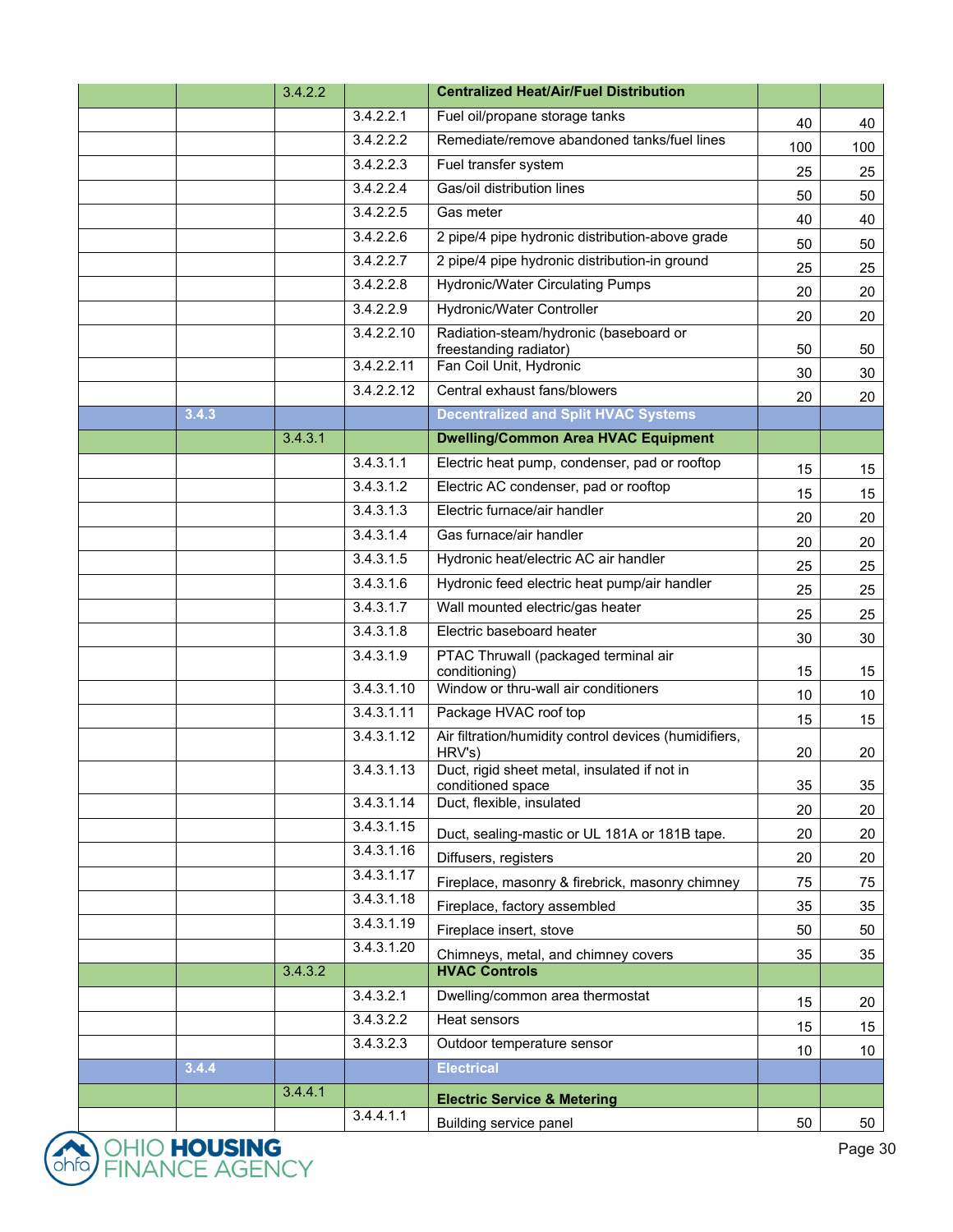|     |       |          | 3.4.4.1.2 | <b>Building meter</b>                             | 40              | 40              |
|-----|-------|----------|-----------|---------------------------------------------------|-----------------|-----------------|
|     |       |          | 3.4.4.1.3 | Tenant meters, meter panel                        | 40              | 40              |
|     |       | 3.4.4.2  |           | <b>Electrical Distribution</b>                    |                 |                 |
|     |       |          | 3.4.4.2.1 | Tenant electrical panel                           | 50              | 50              |
|     |       |          | 3.4.4.2.2 | Unit/building wiring                              | 50              | 50              |
|     |       | 3.4.4.3  |           | <b>Electric Lighting &amp; Fixtures</b>           |                 |                 |
|     |       |          | 3.4.4.3.1 | Switches & outlets                                | 35              | 35              |
|     |       |          | 3.4.4.3.2 | Lighting - exterior entry                         | 15              | 20              |
|     |       |          | 3.4.4.3.3 | Lighting- interior common space                   | 25              | 30              |
|     |       |          | 3.4.4.3.4 | <b>Lighting - Tenant Spaces</b>                   | 20              | 25              |
|     |       |          | 3.4.4.3.5 | Door bells, chimes                                | 20              | 25              |
|     |       | 3.4.4.4  |           | <b>Telecommunications Equipment</b>               |                 |                 |
|     |       |          | 3.4.4.4.1 | Satellite dishes/antennae                         | 20              | 20              |
|     |       |          | 3.4.4.4.2 | Telecom panels & controls                         | 20              | 20              |
|     |       |          | 3.4.4.4.3 | Telecom cabling & outlets                         | 20              | 20              |
| 3.5 |       |          |           | <b>SYSTEM: Vertical Transportation</b>            |                 |                 |
|     | 3.5.1 |          |           | <b>Elevators/Escalators</b>                       |                 |                 |
|     |       | 3.5.1.1  |           | Electrical switchgear                             | 50              | 50              |
|     |       | 3.5.1.2  |           | <b>Electrical wiring</b>                          | 30              | 30              |
|     |       | 3.5.1.3  |           | Elevator controller, call, dispatch, emergency    | 10              | 20              |
|     |       | 3.5.1.4  |           | Elevator cab, interior finish                     | 10              | 20              |
|     |       | 3.5.1.5  |           | Elevator cab, frame                               | 35              | 50              |
|     |       | 3.5.1.6  |           | Elevator, machinery                               | 20              | 30              |
|     |       | 3.5.1.7  |           | Elevator, shaftway doors                          | 10              | 20              |
|     |       | 3.5.1.8  |           | Elevator, shaftway hoist rails, cables, traveling | 20              | 25              |
|     |       | 3.5.1.9  |           | Elevator, shaftway hydraulic piston and leveling  | 20              | 25              |
|     |       | 3.5.1.10 |           | Escalators                                        | 50              | 50              |
| 3.6 |       |          |           | <b>SYSTEM: Life Safety/Fire Protection</b>        |                 |                 |
|     | 3.6.1 |          |           | <b>Sprinklers and Standpipes</b>                  |                 |                 |
|     |       | 3.6.1.1  |           | Building fire supression sprinklers, standpipes   | 50              | 50              |
|     |       | 3.6.1.2  |           | Fire pumps                                        | 20              | 20              |
|     |       | 3.6.1.3  |           | Fire hose stations                                | 50              | 50              |
|     |       | 3.6.1.4  |           | Fire extinguishers                                | 10 <sup>°</sup> | 15              |
|     | 3.6.2 |          |           | <b>Alarm, Security &amp; Emergency Systems</b>    |                 |                 |
|     |       | 3.6.2.1  |           | Tenant space alarm systems                        | 10 <sub>1</sub> | 15              |
|     |       | 3.6.2.2  |           | Residential smoke detectors                       | 5               | $\overline{7}$  |
|     |       | 3.6.2.3  |           | Call station                                      | 10              | 15              |
|     |       | 3.6.2.4  |           | Emergency/auxillary generator                     | 25              | 25              |
|     |       | 3.6.2.5  |           | Emergency/auxillary fuel storage tank             | 25              | 25              |
|     |       | 3.6.2.6  |           | Emergency lights, illuminated signs               | $\overline{5}$  | 10 <sup>°</sup> |
|     |       | 3.6.2.7  |           | Smoke and fire detection system, central panel    | $15\,$          | 15              |
|     |       | 3.6.2.8  |           | Buzzer/intercom, central panel                    | 20              | 20              |
|     |       | 3.6.2.9  |           | Tenant buzzer / intercom /secured entry system    | 20              | 20              |

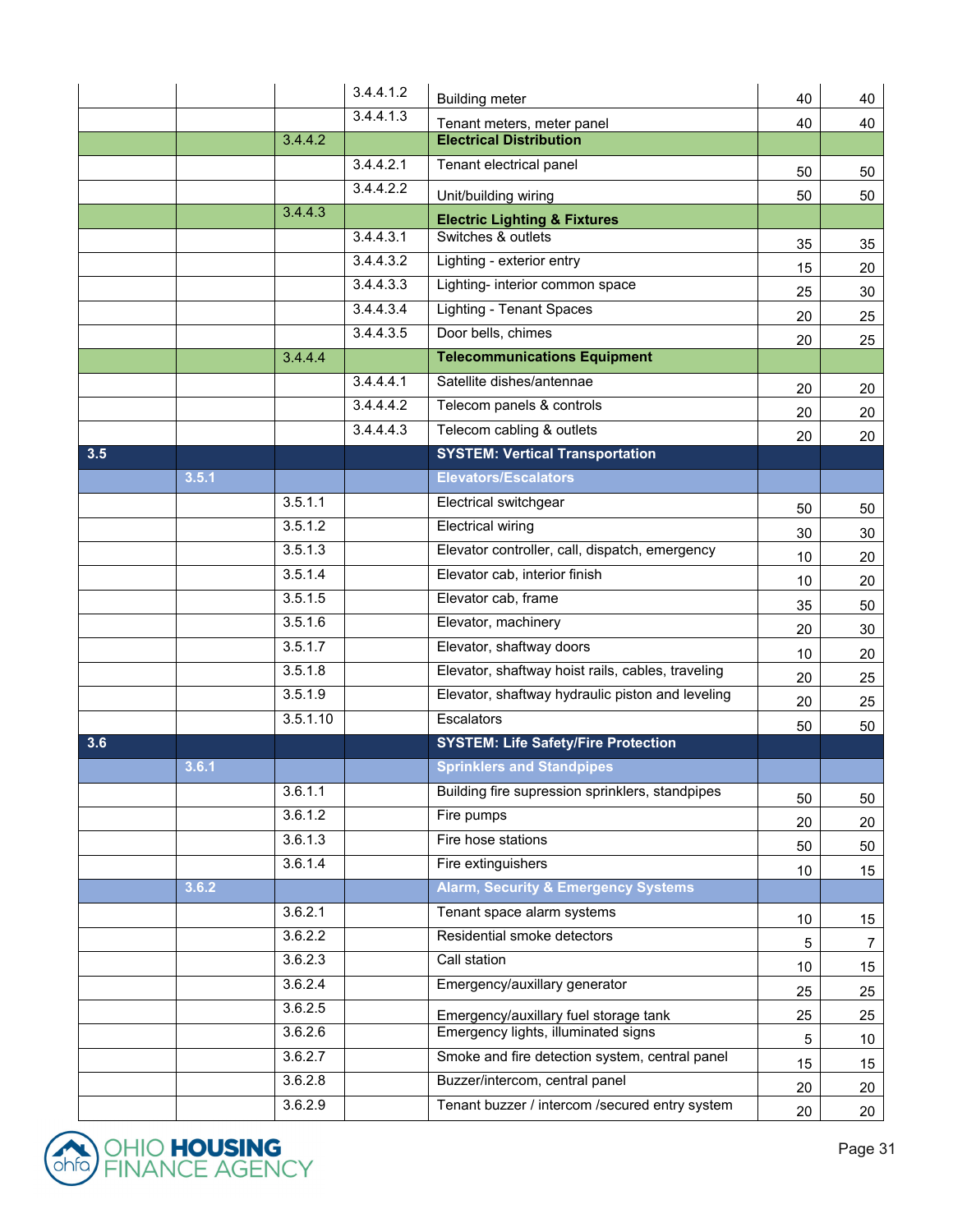|     | 3.6.3     |         |            | <b>Other Systems</b>                                        |                      |                 |
|-----|-----------|---------|------------|-------------------------------------------------------------|----------------------|-----------------|
|     |           | 3.6.3.1 |            | <b>Pneumatic Lines and Controls</b>                         | 30                   | 30              |
|     |           | 3.6.3.2 |            | Auto-securing doors/entries/lock down                       | 30                   | 30              |
| 3.7 |           |         |            | <b>SYSTEM: Interior Elements</b>                            |                      |                 |
|     | 3.7.1     |         |            | <b>Interiors-Common Areas</b>                               |                      |                 |
|     |           | 3.7.1.1 |            | <b>Finished walls, ceilings, floors</b>                     |                      |                 |
|     |           |         | 3.7.1.1.1  | Drywall                                                     | 35                   | 40              |
|     |           |         | 3.7.1.1.2  | Plaster                                                     | 50                   | 50              |
|     |           |         | 3.7.1.1.3  | Paints, stains, clear finishes, interior                    | 15                   | 20              |
|     |           |         | 3.7.1.1.4  | Wallpapers                                                  | 15                   | 20              |
|     |           |         | 3.7.1.1.5  | Wall tile, ceramic, glass, natural stone                    | 35                   | 50              |
|     |           |         | 3.7.1.1.6  | Floor tile, ceramic, natural stone                          | 40                   | 50              |
|     |           |         | 3.7.1.1.7  | Concrete/Masonry/Terrazo                                    | 75                   | 75              |
|     |           |         | 3.7.1.1.8  | Hardwood floor (3/4" strip or parquet)                      | 50                   | 50              |
|     |           |         | 3.7.1.1.9  | Wood floor, laminated/veneered                              | 20                   | 25              |
|     |           |         | 3.7.1.1.10 | Resilient tile or sheet floor (vinyl, linoleum)             | 15                   | 20              |
|     |           |         | 3.7.1.1.11 | Carpet                                                      | 6                    | 10              |
|     |           |         | 3.7.1.1.12 | Acoustic tile/drop ceiling                                  | 15                   | 20              |
|     |           | 3.7.1.2 |            | Millwork (doors, trim, cabinets, tops)                      |                      |                 |
|     |           |         | 3.7.1.2.1  | Interior, hollow core doors                                 | 20                   | 25              |
|     |           |         | 3.7.1.2.2  | Interior doors, solid core, wood, metal clad, fire<br>rated | 30                   | 35              |
|     |           |         | 3.7.1.2.3  | Door trim                                                   | 20                   | 30              |
|     |           |         | 3.7.1.2.4  | Wall trim (base, chair rail, crown moldings)                | 30                   | 35              |
|     |           |         | 3.7.1.2.5  | Passage & lock sets                                         | 15                   | 20              |
|     |           |         | 3.7.1.2.6  | Bifold & sliding doors                                      | 15                   | 20              |
|     |           |         | 3.7.1.2.7  | Cabinets & vanities                                         | 20                   | 25              |
|     |           |         | 3.7.1.2.8  | Tops, granite, natural stone, engineered stone              | 50                   | 50              |
|     |           |         | 3.7.1.2.9  | Tops, solid surface, stainless steel                        | 40                   | 50              |
|     |           |         | 3.7.1.2.10 | Tops, plastic laminates, wood                               | 15                   | 25              |
|     |           |         | 3.7.1.2.11 | Vanity tops, cultered marble, molded arcylic,               |                      |                 |
|     |           | 3.7.1.3 |            | fibreglass<br><b>Appliances</b>                             | 25                   | 35              |
|     |           |         | 3.7.1.3.1  | Refrigerator/freezer                                        |                      |                 |
|     |           |         | 3.7.1.3.2  | Range, cook top, wall oven                                  | 15                   | 15              |
|     |           |         | 3.7.1.3.3  | Range hood                                                  | 20                   | 25              |
|     |           |         | 3.7.1.3.4  | Microwave                                                   | 20                   | 25              |
|     |           |         | 3.7.1.3.5  | Disposal (food waste)                                       | 10                   | 10              |
|     |           |         | 3.7.1.3.6  | Compactors (interior, residential grade)                    | 7                    | 10              |
|     |           |         | 3.7.1.3.7  | <b>Dishwasher</b>                                           | $\overline{7}$<br>10 | 10 <sup>°</sup> |
|     |           |         | 3.7.1.3.8  | Clothes washer/dryer                                        |                      | 15              |
|     |           | 3.7.1.4 |            | <b>Specialties</b>                                          | 10                   | 15              |
|     |           |         | 3.7.1.4.1  | Interior Mail Facility                                      | 20                   | 25              |
|     |           |         | 3.7.1.4.2  | Common area bath accessories                                |                      |                 |
|     |           |         | 3.7.1.4.3  | Mirrors & medicine cabinets                                 | 7                    | 12 <sub>2</sub> |
|     | UAI ICINA |         |            |                                                             | 20                   | 25              |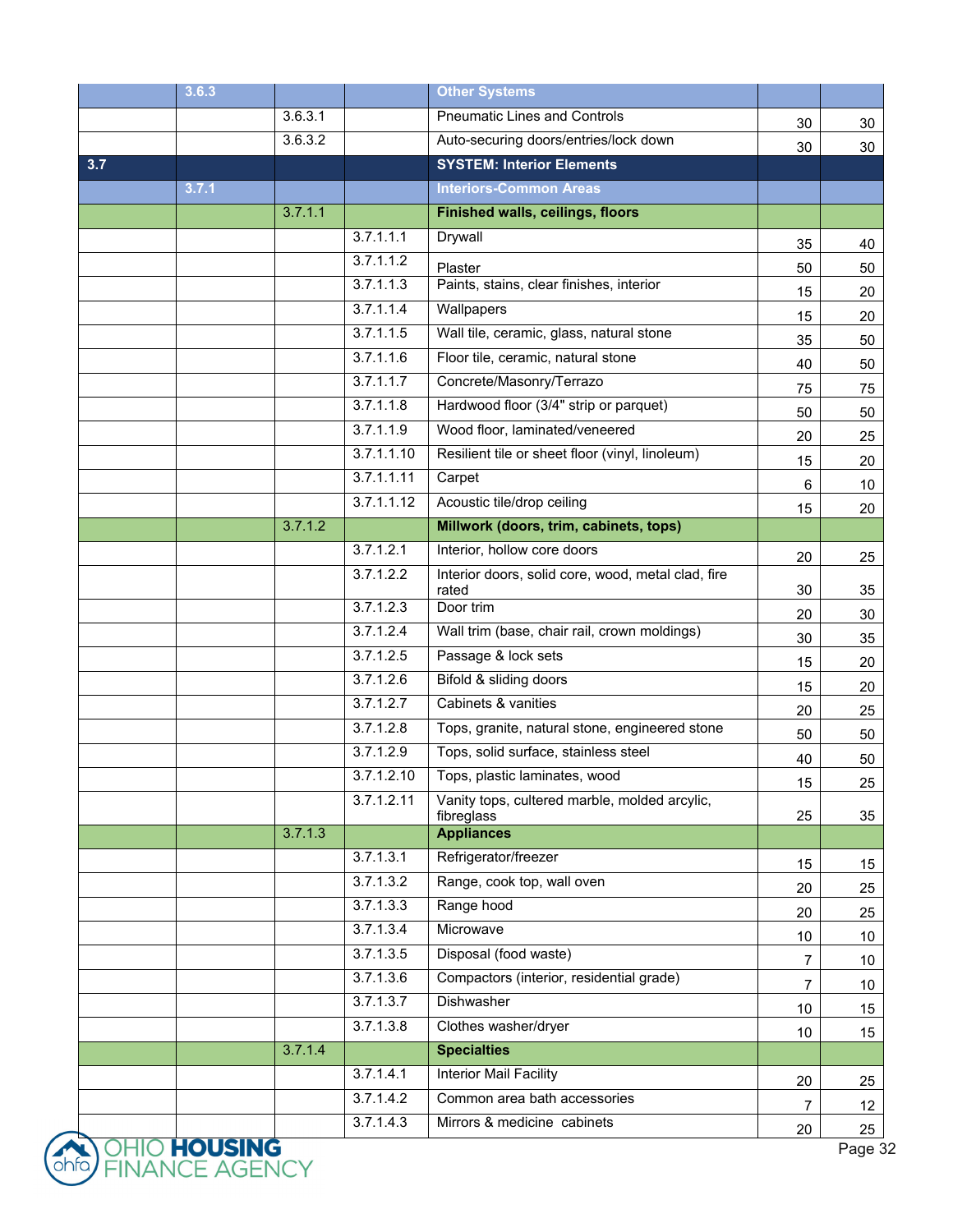|       |         | 3.7.1.4.4              | Closet/storage specialties, shelving                        | 20              | 25              |
|-------|---------|------------------------|-------------------------------------------------------------|-----------------|-----------------|
|       |         | 3.7.1.4.5              | Common area interior stairs                                 | 50              | 50              |
|       |         | 3.7.1.4.6              | Common area railings                                        | 15              | 25              |
|       |         | 3.7.1.4.7              | Bath/kitchen vent/exhaust fans                              | 15              | 15              |
|       |         | 3.7.1.4.8              | Ceiling fans                                                | 15              | 15              |
|       |         | 3.7.1.4.9              | Window treatments, drapery rods, shades, blinds,<br>etc     | 15              | 25              |
|       |         | 3.7.1.4.10             | Indoor recreation and fitness equipment                     | 10              | 15              |
|       |         | 3.7.1.4.11             | Entertainment centers, theatre projection and<br>seating    | 15              | 25              |
| 3.7.2 |         |                        | <b>Interiors-Dwelling Units</b>                             |                 |                 |
|       | 3.7.2.1 |                        | <b>Finished walls, ceilings, floors</b>                     |                 |                 |
|       |         | 3.7.2.1.1              | Drywall                                                     | 35              | 40              |
|       |         | 3.7.2.1.2              | Plaster                                                     | 50              | 50              |
|       |         | 3.7.2.1.3              | Paints, stains, clear finishes, interior                    | 10              | 15              |
|       |         | 3.7.2.1.4              | Wallpapers                                                  | 10              | 15              |
|       |         | 3.7.2.1.5              | Wall tile, ceramic, glass, natural stone                    | 30              | 40              |
|       |         | 3.7.2.1.6              | Floor tile, ceramic, natural stone                          | 40              | 50              |
|       |         | 3.7.2.1.7              | Concrete/Masonry/Terrazo                                    | 75              | 75              |
|       |         | 3.7.2.1.8              | Hardwood floor (3/4" strip or parquet)                      | 50              | 50              |
|       |         | 3.7.2.1.9              | Wood floor, laminated/veneered                              | 15              | 20              |
|       |         | 3.7.2.1.10             | Resilient tile or sheet floor (vinyl, linoleum)             | 15              | 20              |
|       |         | 3.7.2.1.11             | Carpet                                                      | 6               | 10              |
|       |         | 3.7.2.1.12             | Acoustic tile/drop ceiling                                  |                 |                 |
|       |         |                        |                                                             | 15              | 20              |
|       | 3.7.2.2 |                        | Millwork (doors, trim, cabinets, tops)                      |                 |                 |
|       |         | 3.7.2.2.1              | Interior, hollow core doors                                 | 20              | 25              |
|       |         | 3.7.2.2.2              | Interior doors, solid core, wood, metal clad                | 30              |                 |
|       |         | 3.7.2.2.3              | Door trim                                                   | 20              | 35<br>30        |
|       |         | 3.7.2.2.4              | Wall trim (base, chair rail, crown moldings)                | 25              | 35              |
|       |         | 3.7.2.2.5              | Passage & lock sets                                         | 12              | 20              |
|       |         | 3.7.2.2.6              | Bifold & sliding doors                                      | 12              |                 |
|       |         | 3.7.2.2.7              | Cabinets & vanities                                         | 20              | 20<br>25        |
|       |         | 3.7.2.2.8              | Tops, granite, natural stone, engineered stone              | 50              | 50              |
|       |         | 3.7.2.2.9              | Tops, solid surface, stainless steel                        | 40              | 50              |
|       |         | 3.7.2.2.10             | Tops, plastic laminates, wood                               | 15              | 25              |
|       |         | 3.7.2.2.11             | Vanity tops, cultered marble, molded arcylic,<br>fibreglass | 25              | 35              |
|       | 3.7.2.3 |                        | <b>Appliances</b>                                           |                 |                 |
|       |         | 3.7.2.3.1              | Refrigerator/freezer                                        | 12 <sup>°</sup> | 15              |
|       |         | 3.7.2.3.2              | Range, cook top, wall oven                                  | 15              | 25              |
|       |         | 3.7.2.3.3              | Range hood                                                  | 15              | 25              |
|       |         | 3.7.2.3.4              | Microwave                                                   | 10 <sup>°</sup> | 10 <sup>°</sup> |
|       |         | 3.7.2.3.5              | Disposal (food waste)                                       | 7               | 10              |
|       |         | 3.7.2.3.6<br>3.7.2.3.7 | Compactors (interior, residential grade)<br>Dishwasher      | 7               | 10 <sub>1</sub> |